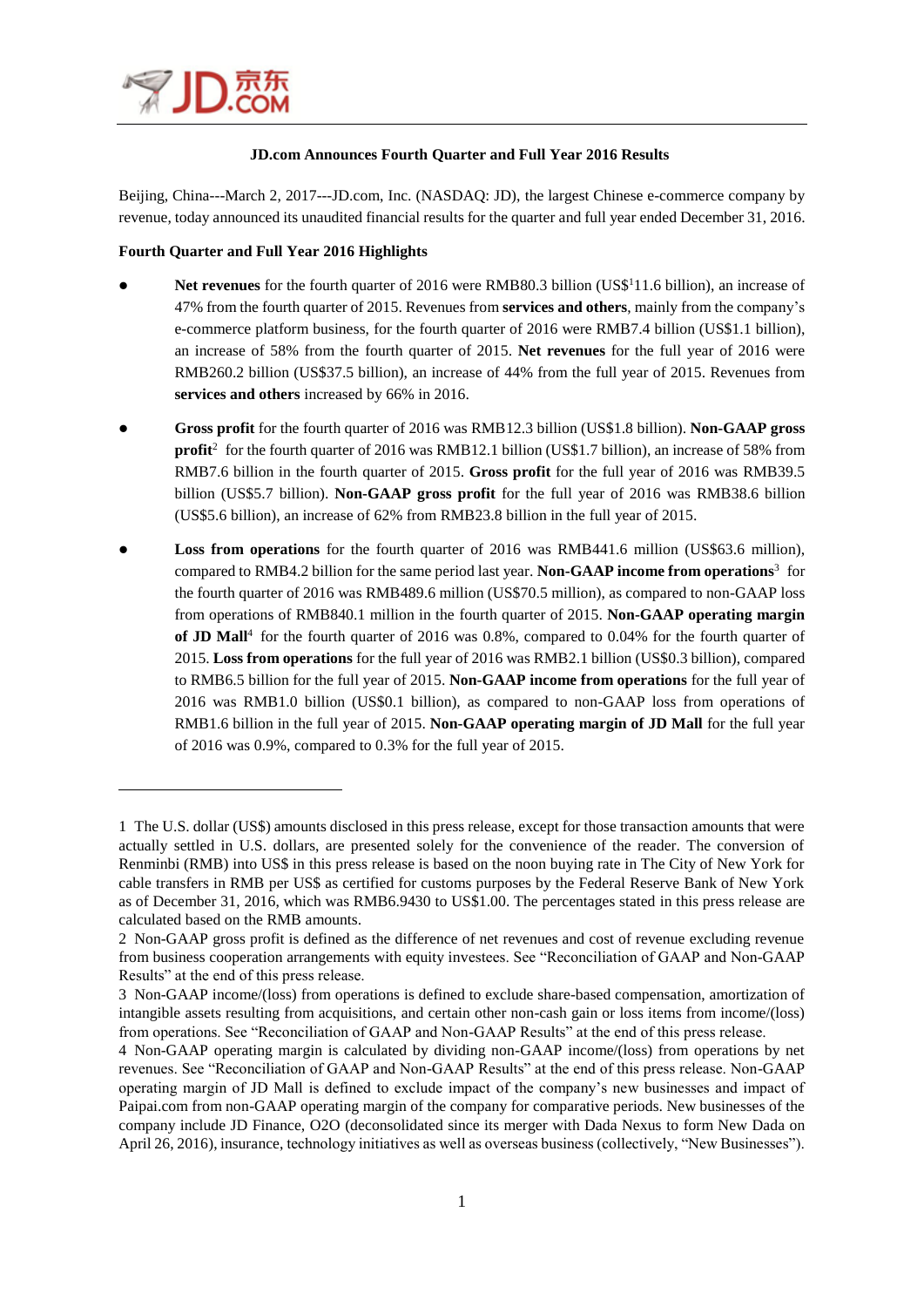

 $\overline{\phantom{a}}$ 

- **EPS and Non-GAAP EPS.** Net loss per ADS for the fourth quarter of 2016 was RMB1.26 (US\$0.18), compared to RMB5.57 for the fourth quarter of 2015. Non-GAAP net income per ADS for the fourth quarter of 2016 was RMB0.40 (US\$0.06), as compared to non-GAAP net loss per ADS of RMB0.48 in the fourth quarter of 2015. Net loss per ADS for the full year of 2016 was RMB2.76 (US\$0.40), compared to RMB6.86 for the full year of 2015. Non-GAAP net income per ADS for the full year of 2016 was RMB0.75 (US\$0.11), as compared to non-GAAP net loss per ADS of RMB0.62 in the full year of 2015.
- **GMV** for the fourth quarter of 2016 increased by 46% to RMB209.7 billion (US\$30.2 billion) from the core GMV (excluding Paipai.com) of RMB143.2 billion in the fourth quarter of 2015. GMV excluding virtual items<sup>5</sup> for the fourth quarter of 2016 totaled RMB206.2 billion (US\$29.7 billion), up 50% from the fourth quarter of 2015. **GMV** for the full year of 2016 was RMB658.2 billion (US\$94.8 billion), an increase of 47% compared with the core GMV for the full year of 2015. GMV excluding virtual items increased by 52% year-over-year to RMB644.3 billion (US\$92.8 billion) in 2016.
- **Operating cash flow** for the twelve months ended December 31, 2016 increased 417% to RMB8.8 billion (US\$1.3 billion) from RMB1.7 billion in 2015. Free cash flow<sup>6</sup>, which excludes JD Finance net originations<sup>7</sup> included in the operating cash flow, for the twelve months ended December 31, 2016 increased 121% to RMB15.6 billion (US\$2.2 billion), compared to RMB7.1 billion in 2015.
- **Annual active customer accounts** increased by 46% to 226.6 million in the twelve months ended December 31, 2016 from 155.0 million in 2015, excluding unique customers from Paipai.com.
- **Fulfilled orders** excluding virtual items in the fourth quarter of 2016 were 505.7 million, an increase of 43% from 353.1 million orders fulfilled for the core business excluding virtual items in the same period in 2015. Fulfilled orders placed through mobile accounted for approximately 80% of total orders fulfilled in the fourth quarter of 2016, an increase of more than 70% compared to the same period in 2015. Fulfilled orders excluding virtual items for the full year of 2016 were 1.6 billion, an increase of 55% from 1.0 billion for the full year of 2015. Fulfilled orders placed through mobile accounted for approximately 78.3% of total orders fulfilled in the full year of 2016, an increase of more than 110% compared to the full year of 2015.

"We are very pleased to see continued strong momentum across the board, further demonstrating that our vision of a high-quality e-commerce experience is winning the Chinese market," said Richard Liu, Chief Executive Officer of JD.com. "Our robust growth reflects the appreciation among Chinese consumers for our commitment to authentic products and unparalleled service. As we look to the future, our focus on superior technology will be the key to further extending our industry leadership."

"We're delighted to report very strong top and bottom line growth for the quarter, and margins continued to benefit from the rapidly expanding scale of the JD.com platform," said Sidney Huang, JD.com's Chief Financial

<sup>5</sup> Virtual items primarily include prepaid phone cards, prepaid game cards, group buying coupons and online travel products.

<sup>6</sup> Free cash flow, a non-GAAP measurement of liquidity, is defined as operating cash flow adding back JD Finance net originations included in operating cash flow and less capital expenditures, which include purchase of property, equipment and software, cash paid for construction in progress, purchase of office building, intangible assets and land use rights.

<sup>7</sup> JD Finance net originations primarily include "Jingbaobei," "Jingxiaodai" and "JD Baitiao" that the company provides to suppliers, merchants and customers, respectively.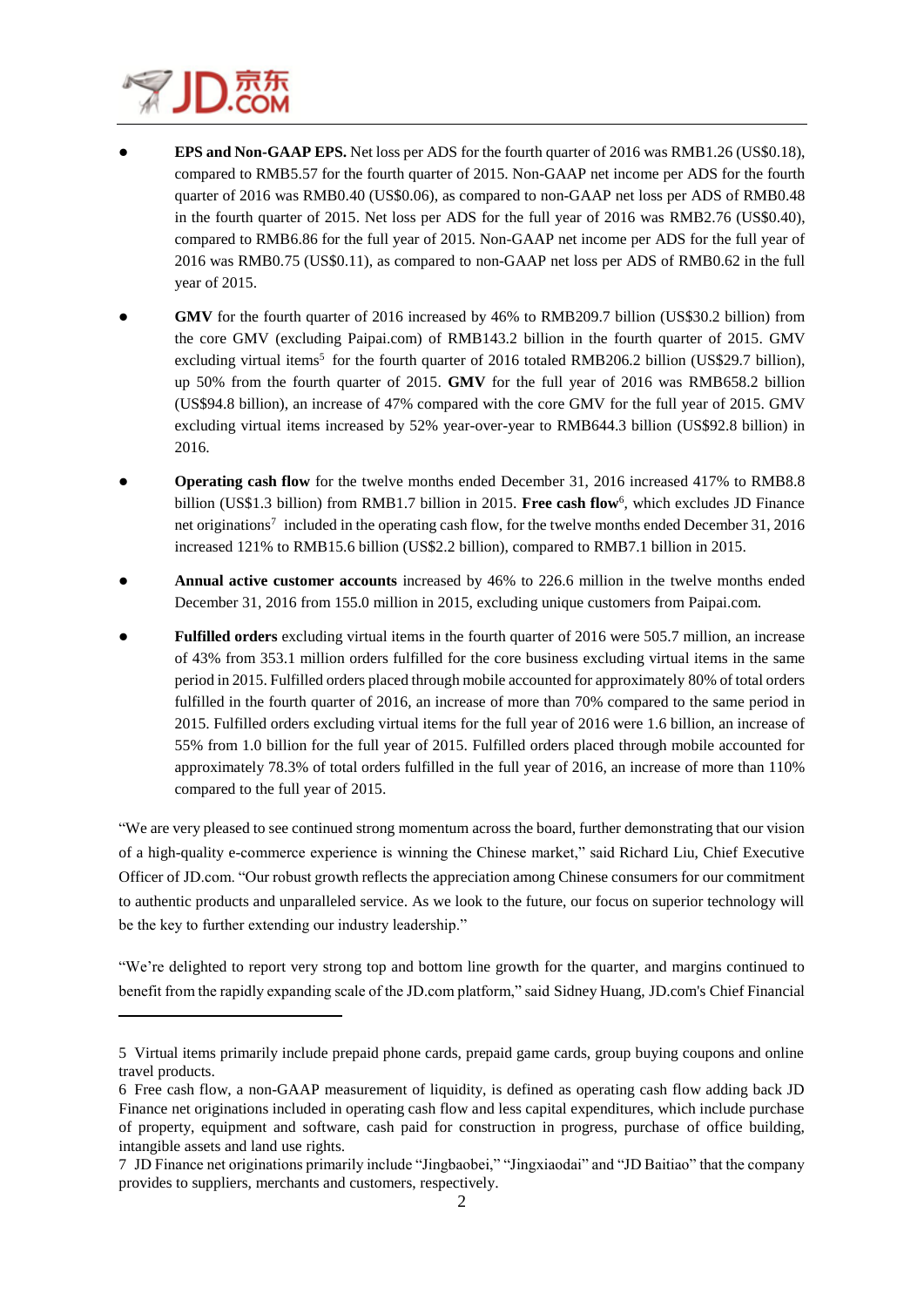Officer. "We remain committed to investing in technology and customer service to drive long-term sustainable growth across our established and emerging business areas."

### *Recent Business Developments*

- In February 2017, at [JD.com'](http://jd.com/)s annual employee meeting, CEO Richard Liu laid out his vision for the company's next 12 years of operation as a world-class technology leader. Mr. Liu said that JD.com's relentless focus on developing industry-leading technologies including AI and big data will help further transform the current business through improved efficiency and better user experience, while also laying the groundwork for future areas of growth.
- In December 2016, JD.com added voice shopping functionality to DingDong A1, the flagship version of its voice-enabled smart speaker. JD.com users can now check the status of their orders, listen to product promotions and complete the entire shopping process through voice interaction with the DingDong A1 smart speaker.
- In November 2016, JD.com announced a two-year strategic partnership with global spirits leader Remy Cointreau Group, which will enable JD.com to source products directly from the brand for its direct sales platform. JD.com has increasingly become the go-to choice for purchasing authentic wines and spirits among Chinese consumers.
- To satisfy the demand of Chinese consumers for high-quality imported products, in the fourth quarter of 2016 JD Worldwide expanded its partnerships with top international brands including DHC, Japan's no.1 direct skincare brand; Calbee, Japan's most popular cross-border snack producer; Mattel, the world's largest toy manufacturer; and Too Cool for School, the cutting-edge Korean cosmetics brand.
- In January 2017, JD Finance teamed up with China UnionPay to develop a wide variety of innovative financial solutions for the Chinese market. The two parties will cooperate across a range of sectors, including online payment solutions, co-branded credit cards and rural financing programs. They will also explore opportunities to work together in areas such as risk control, rural e-commerce and big data analysis.
- As of January 31, 2017, JD.com's joint venture, New Dada, had partnered with 68 Walmart stores and 139 Yonghui stores to provide consumers with speedy premium online grocery shopping experience. New Dada is China's largest crowdsourcing logistics provider and O2O supermarket platform.
- During the fourth quarter of 2016, JD.com expanded its leadership position in fulfillment capabilities among China's e-commerce companies. As of December 31, 2016, JD.com operated 256 warehouses covering an aggregate gross floor area of approximately 5.6 million square meters and a total of 6,906 delivery stations and pickup stations across China.
- JD.com had over 120,000 merchants on its online marketplace and a total of 120,622 full-time employees as of December 31, 2016.

### **Fourth Quarter 2016 Financial Results**

*GMV and Net Revenues.* GMV from the online direct sales business was RMB114.7 billion in the fourth quarter of 2016, up 46% from the fourth quarter of 2015. GMV from the online marketplace business, excluding virtual items, totaled RMB91.4 billion in the fourth quarter of 2016, an increase of 57% from the fourth quarter of 2015. GMV from electronics and home appliance products was RMB99.9 billion in the fourth quarter of 2016, an increase of 42% from the fourth quarter of 2015, while GMV from general merchandise and others excluding virtual items was RMB106.3 billion in the fourth quarter of 2016, an increase of 59% from the fourth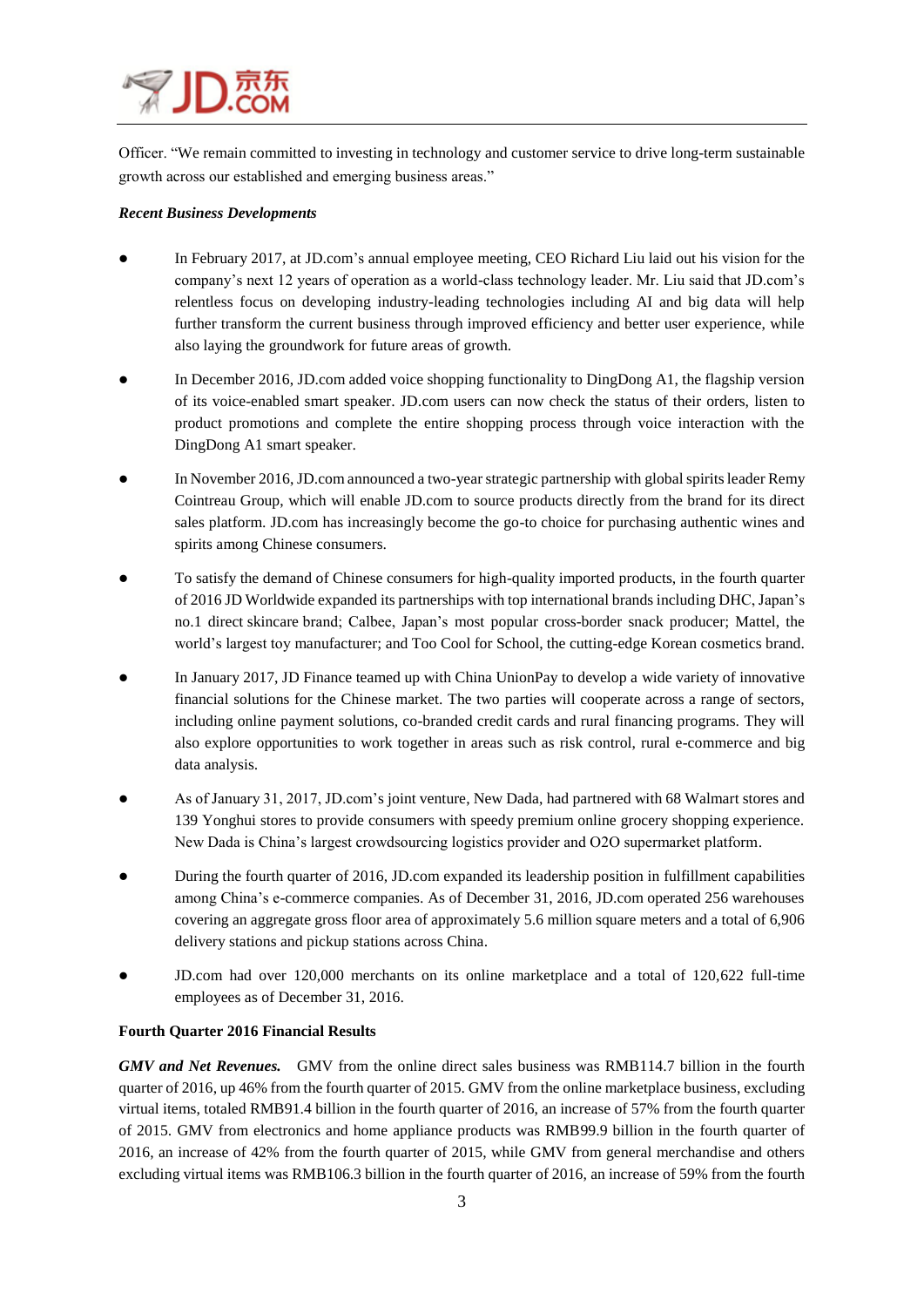

 $\overline{\phantom{a}}$ 

quarter of 2015, and contributed 52% of total GMV excluding virtual items, up from 49% in the fourth quarter of 2015.

For the fourth quarter of 2016, JD.com reported net revenues of RMB80.3 billion (US\$11.6 billion), representing a 47% increase from the same period in 2015. Net revenues from online direct sales increased by 46%, while net revenues from services and others increased by 58% in the fourth quarter of 2016, as compared to the fourth quarter of 2015.

*Cost of Revenues.* Cost of revenues increased by 45% to RMB67.9 billion (US\$9.8 billion) in the fourth quarter of 2016 from RMB46.8 billion in the fourth quarter of 2015. This increase was primarily due to the growth of the company's online direct sales business, the increased traffic acquisition costs directly related to the online marketing services provided to merchants and suppliers, as well as interest expenses related to JD Finance.

*Fulfillment Expenses***.** Fulfillment expenses, which primarily include procurement, warehousing, delivery and customer service expenses, increased by 37% to RMB6.2 billion (US\$0.9 billion) in the fourth quarter of 2016 from RMB4.5 billion in the fourth quarter of 2015. Fulfillment expenses as a percentage of net revenues decreased to 7.7% compared to 8.3% in the prior year period.

*Marketing Expenses***.** Marketing expenses increased by 38% to RMB3.7 billion (US\$0.5 billion) in the fourth quarter of 2016 from RMB2.7 billion in the fourth quarter of 2015.

*Technology and Content Expenses***.** Technology and content expenses increased by 36% to RMB1.5 billion (US\$0.2 billion) in the fourth quarter of 2016 from RMB1.1 billion in the fourth quarter of 2015.

*General and Administrative Expenses***.** General and administrative expenses increased by 37% to RMB1.4 billion (US\$0.2 billion) in the fourth quarter of 2016 from RMB1.0 billion in the fourth quarter of 2015.

*Loss from operations and Non-GAAP income/(loss) from operations.* Loss from operations for the fourth quarter of 2016 was RMB441.6 million (US\$63.6 million), compared to RMB4.2 billion for the same period last year. Non-GAAP income from operations for the fourth quarter of 2016 was RMB489.6 million (US\$70.5 million) with a margin of 0.6%, as compared to non-GAAP loss from operations of RMB840.1 million with a margin of negative 1.5% in the fourth quarter of 2015. *Non-GAAP operating margin of JD Mall* for the fourth quarter of 2016 was 0.8%, compared to 0.04% for the fourth quarter of 2015.

Non-GAAP EBITDA<sup>8</sup> for the fourth quarter of 2016 totaled RMB1.1 billion (US\$0.2 billion) with a non-GAAP EBITDA margin of 1.3%, as compared to non-GAAP EBITDA loss of 0.5 billion with a non-GAAP EBITDA margin of negative 0.9% for the fourth quarter of 2015.

*Share of results of equity investees.* Share of results of equity investees for the fourth quarter of 2016 was a loss of RMB1.4 billion (US\$0.2 billion), compared to a loss of RMB3.0 billion in the fourth quarter of 2015. The loss for the fourth quarter of 2016 was primarily due to a RMB0.9 billion non-cash impairment in Bitauto, as well as losses picked up from the company's equity method investments.

<sup>8</sup> Non-GAAP EBITDA is defined as non-GAAP income/(loss) from operations plus depreciation and amortization excluding amortization of intangible assets resulting from assets and business acquisitions, and non-GAAP EBITDA margin is calculated by dividing non-GAAP EBITDA by net revenues. See "Reconciliation of GAAP and Non-GAAP Results" at the end of this press release.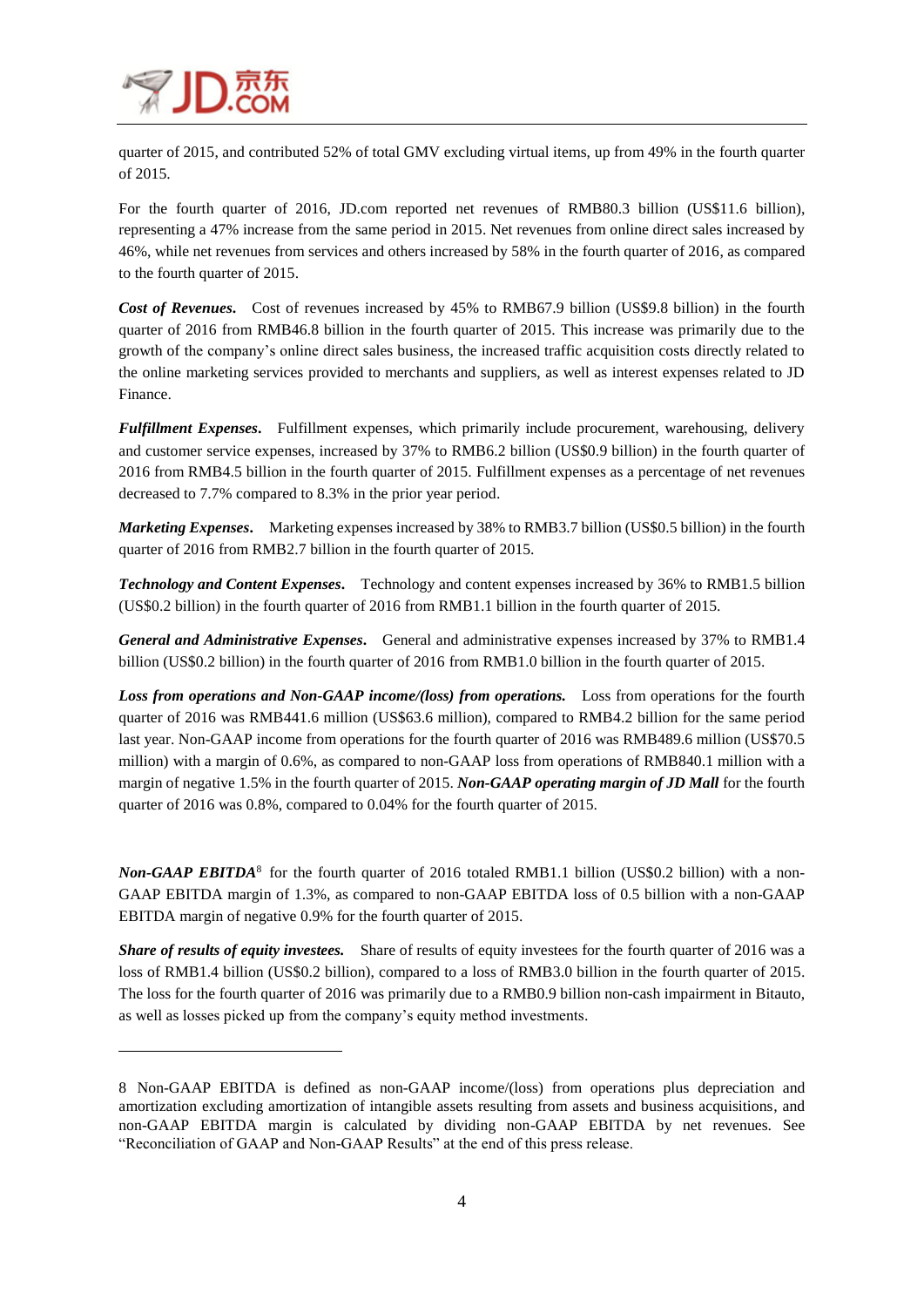

Net Loss and Non-GAAP Net Income/(Loss)<sup>9</sup>. Net loss for the fourth quarter of 2016 was RMB1.7 billion (US\$0.2 billion), compared to RMB7.6 billion for the same period last year. Non-GAAP net income for the fourth quarter of 2016 was RMB546.1 million (US\$78.7 million), as compared to non-GAAP net loss of RMB661.7 million in the fourth quarter of 2015.

*EPS and Non-GAAP EPS.*Net loss per ADS for the fourth quarter of 2016 was RMB1.26 (US\$0.18), compared to RMB5.57 for the fourth quarter of 2015. Non-GAAP net income per ADS for the fourth quarter of 2016 was RMB0.40 (US\$0.06) as compared to non-GAAP net loss per ADS of RMB0.48 in the fourth quarter of 2015.

### *Cash Flow and Working Capital*

As of December 31, 2016, the company's cash and cash equivalents, restricted cash and short-term investments totaled RMB31.3 billion (US\$4.5 billion). For the fourth quarter of 2016, free cash flow of the company was as follows:

|                                              |                | For the three months ended |            |  |  |  |  |
|----------------------------------------------|----------------|----------------------------|------------|--|--|--|--|
|                                              | December 31.   | December 31.               |            |  |  |  |  |
|                                              | 2015           | 2016                       | 2016       |  |  |  |  |
|                                              | <b>RMB</b>     | <b>USD</b>                 |            |  |  |  |  |
|                                              | (In thousands) |                            |            |  |  |  |  |
| Net cash used in operating activities        | (1,066,177)    | (2,983,401)                | (429,699)  |  |  |  |  |
| Add: JD Finance net originations included in |                |                            |            |  |  |  |  |
| operating cash flow                          | 2,946,111      | 3,480,411                  | 501,283    |  |  |  |  |
| Less: Capital expenditures                   | (1,614,037)    | (1,311,334)                | (188, 871) |  |  |  |  |
| Free cash flow $in/$ (out)                   | 265,897        | (814, 324)                 | (117, 287) |  |  |  |  |

Net cash used in investing activities was RMB14.6 billion (US\$2.1 billion) for the fourth quarter of 2016, consisting primarily of increases in short-term investments of RMB0.3 billion, increases in investment in equity investees and investment securities of RMB1.2 billion, cash paid for capital expenditures of RMB1.3 billion, and increases in loan receivables and other investments of RMB11.2 billion.

Net cash provided by financing activities was RMB12.2 billion (US\$1.8 billion) for the fourth quarter of 2016, consisting primarily of net proceeds from JD Finance's short-term borrowing, nonrecourse securitization debt and other financing activities.

For working capital turnover days, see table under "Supplemental Financial Information and Business Metrics."

### **Full Year 2016 Financial Results**

 $\overline{\phantom{a}}$ 

*GMV and Net Revenues.* GMV for the full year of 2016 from the online direct sales business was RMB372.3 billion, up 46% from the full year of 2015. GMV for the full year of 2016 from the online marketplace business, excluding virtual items, totaled RMB272.0 billion, an increase of 61% from the full year of 2015. GMV from electronics and home appliance products was RMB327.8 billion in the full year of 2016, an increase of 43%

<sup>9</sup> Non-GAAP net income/(loss) is defined to exclude share-based compensation, amortization of intangible assets resulting from acquisitions, and certain other non-cash gain or loss items from net income/(loss), and non-GAAP net margin is calculated by dividing non-GAAP net income/(loss) by net revenues. See "Reconciliation of GAAP and Non-GAAP Results" at the end of this press release.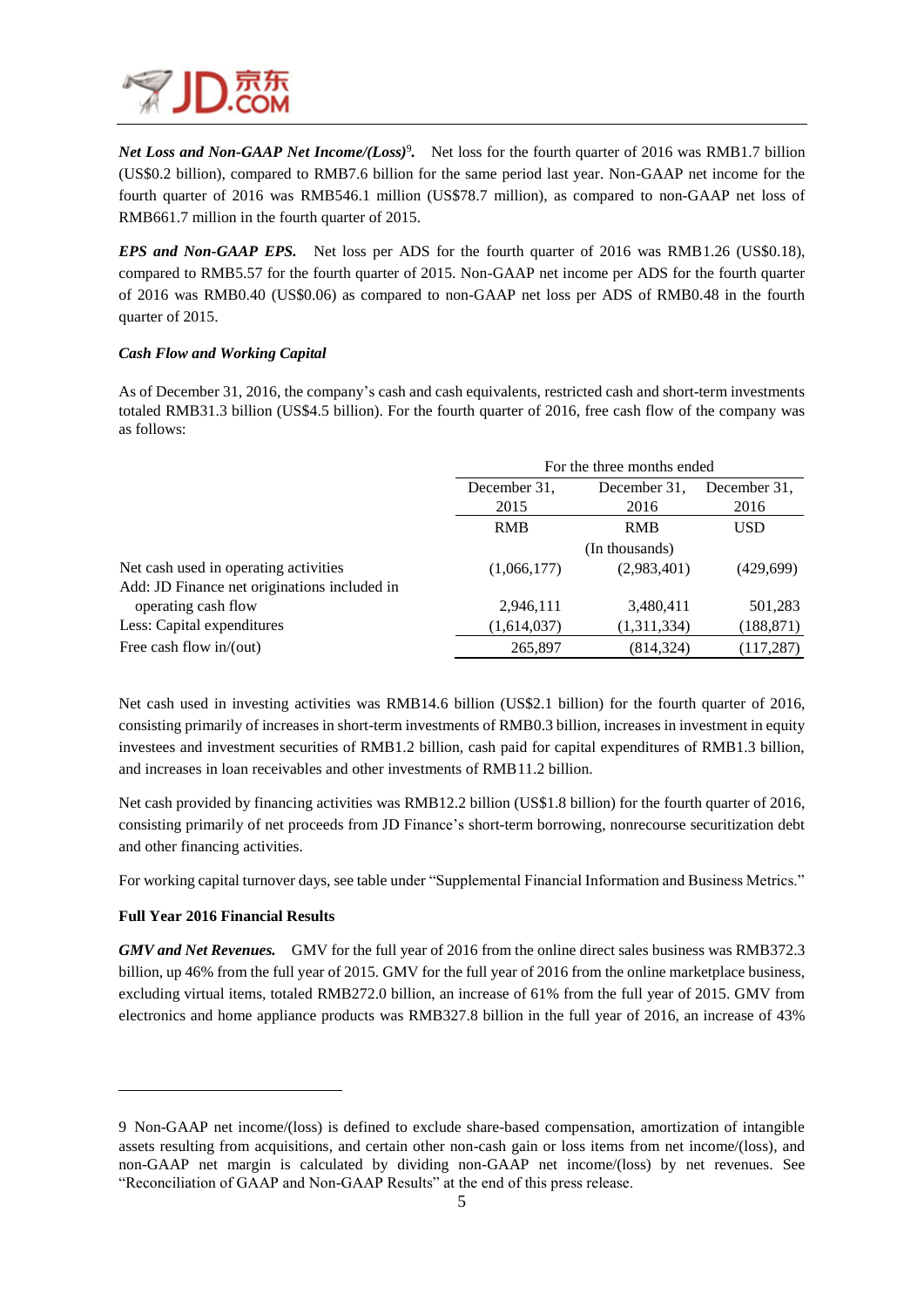

from the full year of 2015, while GMV from general merchandise and others excluding virtual items was RMB316.6 billion in the full year of 2016, an increase of 62% from the full year of 2015.

For the full year of 2016, JD.com reported net revenues of RMB260.2 billion (US\$37.5 billion), representing a 44% increase from the full year of 2015. Net revenues from online direct sales increased by 42%, while net revenues from services and others increased by 66% in the full year of 2016, as compared to the full year of 2015.

*Cost of Revenues***.** Cost of revenues increased by 41% to RMB220.7 billion (US\$31.8 billion) in the full year of 2016 from RMB157.0 billion in the full year of 2015. The increase was due to the growth of the company's direct sales business and the increased traffic acquisition costs directly related to the online marketing services provided to merchants and suppliers, as well as interest expenses related to JD Finance.

*Fulfillment Expenses***.** Fulfillment expenses, which primarily include procurement, warehousing, delivery and customer service expenses, increased by 50% to RMB21.0 billion (US\$3.0 billion) in the full year of 2016 from RMB13.9 billion in the full year of 2015. Fulfillment expenses as a percentage of net revenues increased to 8.1% compared to 7.7% in the prior year primarily due to the strategic expansion into the consumable product category, which has lower average order size.

*Marketing Expenses***.** Marketing expenses increased by 37% to RMB10.6 billion (US\$1.5 billion) in the full year of 2016 from RMB7.7 billion in the full year of 2015.

*Technology and Content Expenses***.** Technology and content expenses increased by 56% to RMB5.4 billion (US\$0.8 billion) in the full year of 2016 from RMB3.5 billion in the full year of 2015.

*General and Administrative Expenses***.** General and administrative expenses increased by 62% to RMB4.7 billion (US\$0.7 billion) in the full year of 2016 from RMB2.9 billion in the full year of 2015.

*Loss from operations and Non-GAAP income/(loss) from operations.* Loss from operations in the full year of 2016 was RMB2.1 billion (US\$0.3 billion), compared to RMB6.5 billion in the full year of 2015. Non-GAAP income from operations in the full year of 2016 was RMB1.0 billion (US\$0.1 billion) with a margin of 0.4%, as compared to non-GAAP loss from operations of RMB1.6 billion with a margin of negative 0.9% in the full year of 2015. *Non-GAAP operating margin of JD Mall* in the full year of 2016 was 0.9%, compared to 0.3% for the full year of 2015.

*Non-GAAP EBITDA* in the full year of 2016 totaled RMB3.0 billion (US\$0.4 billion) with a non-GAAP EBITDA margin of 1.1%, as compared to non-GAAP EBITDA loss of 0.4 billion with a non-GAAP EBITDA margin of negative 0.2% in the full year of 2015.

*Share of results of equity investees.* Share of results of equity investees in the full year of 2016 was a loss of RMB3.1 billion (US\$0.5 billion), compared to a loss of RMB3.1 billion in the full year of 2015. The loss in the full year of 2016 was primarily due to a RMB1.8 billion non-cash impairment in investments including Bitauto and Tuniu, as well as losses picked up from the company's equity method investments.

*Net Loss and Non-GAAP Net Income/(Loss).* Net loss for the full year of 2016 was RMB3.5 billion (US\$0.5 billion), compared to RMB9.4 billion for the full year of 2015. Non-GAAP net income for the full year of 2016 was RMB1.0 billion (US\$0.1 billion), as compared to non-GAAP net loss of RMB0.9 billion in the full year of 2015.

*EPS and Non-GAAP EPS.* Net loss per ADS for the full year of 2016 was RMB2.76 (US\$0.40), compared to RMB6.86 in the full year of 2015. Non-GAAP net income per ADS for the full year of 2016 was RMB0.75 (US\$0.11), as compared to non-GAAP net loss per ADS of RMB0.62 in the full year of 2015.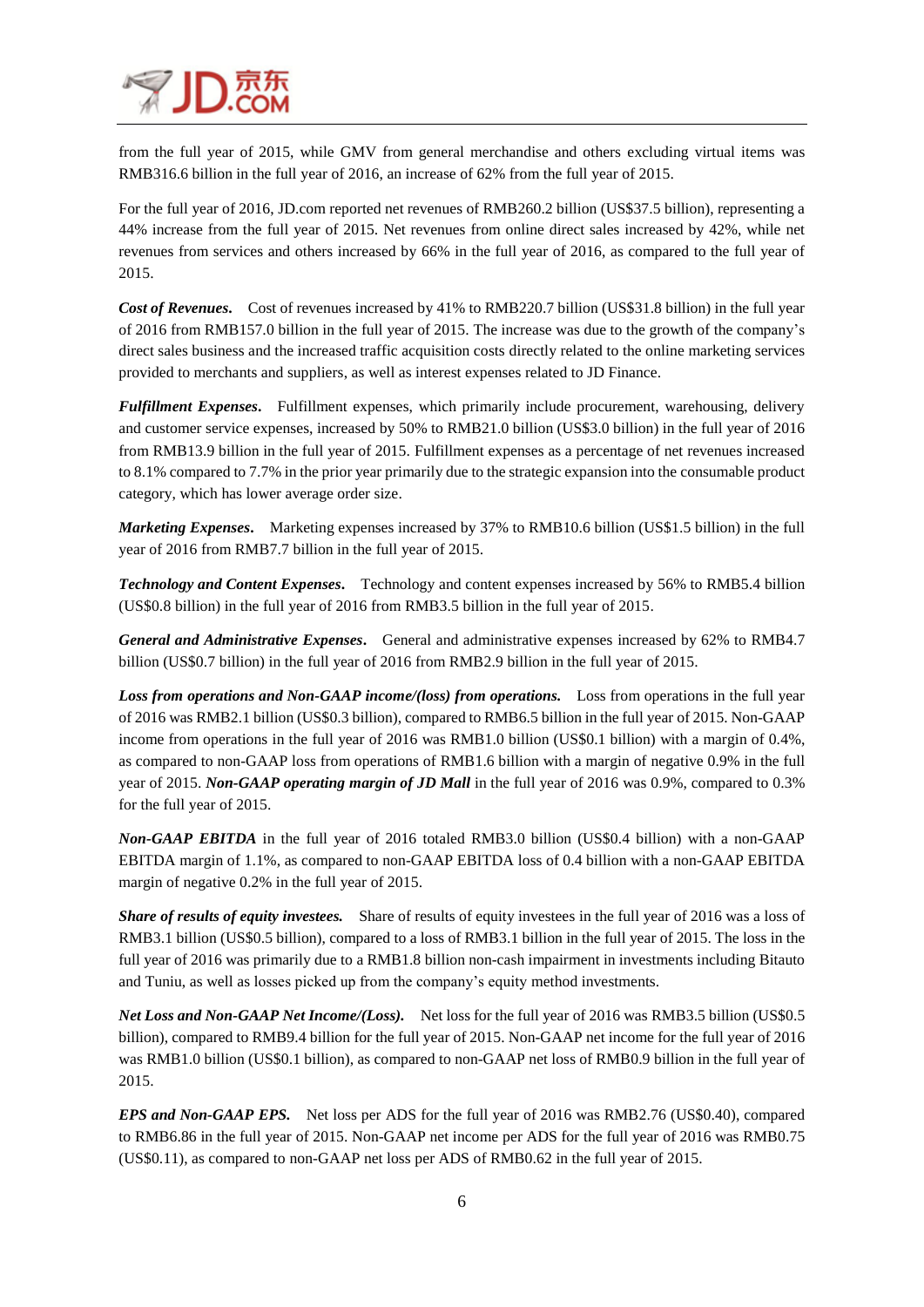

### *Segment Revenues*

For the full year of 2016, net revenues of the reported segments were as follows:

|                                 | For the year ended |               |              |  |  |  |
|---------------------------------|--------------------|---------------|--------------|--|--|--|
|                                 | December 31.       | December 31.  |              |  |  |  |
|                                 | 2015               | 2016          | 2016         |  |  |  |
|                                 | <b>RMB</b>         | <b>RMB</b>    | <b>USD</b>   |  |  |  |
|                                 |                    |               |              |  |  |  |
| Net revenues:                   |                    |               |              |  |  |  |
| <b>JD</b> Mall                  | 180,963,402        | 258,196,109   | 37, 187, 975 |  |  |  |
| New Businesses                  | 2,014,242          | 4,572,335     | 658,553      |  |  |  |
| Inter-segment $10$              | (1,690,689)        | (2,582,669)   | (371,982)    |  |  |  |
| Total consolidated net revenues | 181,286,955        | 260, 185, 775 | 37,474,546   |  |  |  |

### *Cash Flow and Working Capital*

 $\overline{\phantom{a}}$ 

For the full year of 2016, free cash flow of the company was as follows:

|                                              | For the year ended |                |            |  |  |  |
|----------------------------------------------|--------------------|----------------|------------|--|--|--|
|                                              | December 31.       | December 31.   |            |  |  |  |
|                                              | 2015               | 2016           | 2016       |  |  |  |
|                                              | <b>RMB</b>         | <b>RMB</b>     | <b>USD</b> |  |  |  |
|                                              |                    | (In thousands) |            |  |  |  |
| Net cash provided by operating activities    | 1,696,322          | 8,767,017      | 1,262,713  |  |  |  |
| Add: JD Finance net originations included in |                    |                |            |  |  |  |
| operating cash flow                          | 10,664,135         | 11,304,412     | 1,628,174  |  |  |  |
| Less: Capital expenditures                   | (5,299,759)        | (4,460,165)    | (642, 397) |  |  |  |
| Free cash flow                               | 7,060,698          | 15,611,264     | 2,248,490  |  |  |  |

For the full year of 2016, JD Finance incurred a net cash outflow of RMB39.8 billion (US\$5.7 billion) and received a net cash inflow of RMB42.3 billion (US\$6.1 billion) through financing activities. As of December 31, 2016, the ending balances of the consumer financing, business financing and supply chain financing were RMB25.3 billion (US\$3.6 billion), RMB0.7 billion (US\$0.1 billion) and RMB11.5 billion (US\$1.7 billion), respectively.

Net cash used in investing activities was RMB48.3 billion (US\$7.0 billion) for the full year of 2016, consisting primarily of increases in short-term investments of RMB4.2 billion, increases in investment in equity investees, investment securities and other investments of RMB25.8 billion, cash paid for capital expenditures of RMB4.5 billion, and increase in loan receivables of RMB10.3 billion.

Net cash provided by financing activities was RMB40.7 billion (US\$5.9 billion) for the full year of 2016, consisting primarily of net proceeds from the company's short-term borrowing of RMB5.3 billion and unsecured senior notes of RMB6.4 billion, net proceeds from JD Finance's nonrecourse securitization debt and other financing activities of RMB28.0 billion, and JD Finance's Series A financing of RMB6.6 billion, partially offset by the company's repurchase of its ordinary shares of RMB5.9 billion.

<sup>10</sup> The inter-segment eliminations mainly consist of revenues related to payment processing and financing services provided by JD Finance to JD Mall, and promotion and advertising services provided by JD Mall to New Businesses.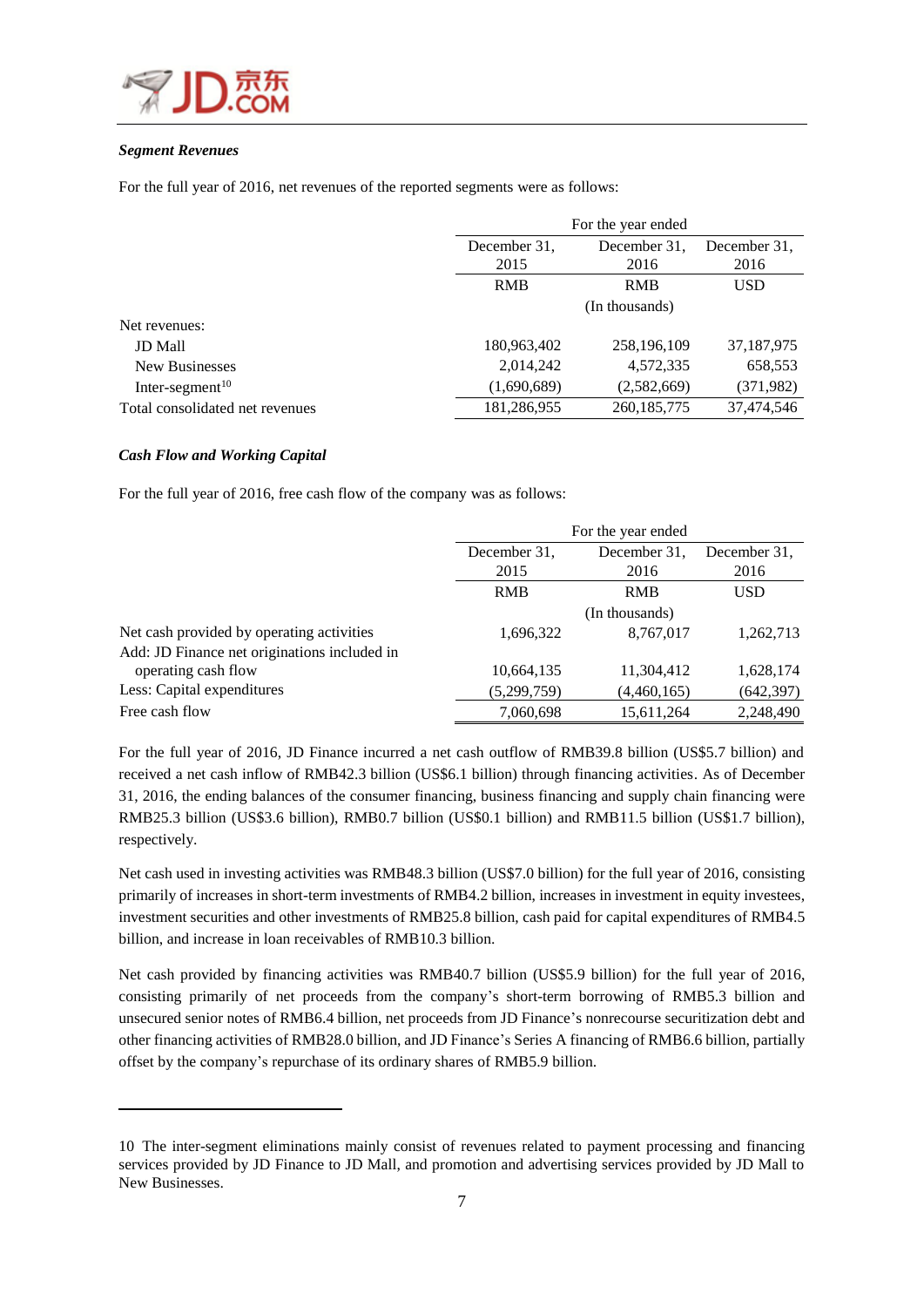

For working capital turnover days, see table under "Supplemental Financial Information and Business Metrics."

### **Recent Developments**

### **JD Finance Reorganization**

On March 1, 2017, JD.com entered into definitive agreements relating to the reorganization of JD Finance, which runs JD.com's internet finance business. Pursuant to the definitive agreements, JD.com will dispose of all its equity stake of 68.6% in JD Finance so that JD.com will hold neither legal ownership nor effective control of JD Finance, and will receive approximately RMB14.3 billion in cash upon transaction closing and 40% of the future pre-tax profit of JD Finance when JD Finance has a positive pre-tax income on a cumulative basis. In addition, JD.com will be able to convert its profit sharing right with respect to JD Finance into 40% of JD Finance's equity interest, subject to applicable regulatory approvals.

Richard Liu, JD.com's Chairman of the Board and Chief Executive Officer, will acquire an approximately 4.3% equity stake of JD Finance at the same price as third-party investors and pursuant to the same set of definitive agreements. Mr. Liu will also obtain a majority of voting rights in JD Finance through his equity stake and voting proxy and/or other arrangement with other investors and ESOP participants.

The transactions contemplated under the definitive agreements are subject to certain closing conditions, and are currently expected to close in mid-2017. Upon the completion of the transactions, it is expected that JD Finance will be deconsolidated from JD.com's consolidated financial statements.

The Company's Board of Directors, acting upon the unanimous recommendation of its Audit Committee consisting of independent and disinterested directors, approved the definitive agreements and the transactions contemplated thereunder. The Audit Committee reviewed and considered the terms of the definitive agreements and the transactions with the assistance of its financial and legal advisors.

#### *Share Repurchase Program*

In September 2015, JD.com's Board of Directors authorized a share repurchase program under which the company may repurchase up to US\$1.0 billion worth of its ADSs over the following 24 months. As of February 28, 2017, the company had repurchased approximately 31.1 million ADSs for approximately US\$777 million.

### **First Quarter 2017 Guidance**

Net revenues for the first quarter of 2017 are expected to be between RMB72.3 billion and RMB74.3 billion, representing a growth rate between 34% and 38% compared with the first quarter of 2016. This forecast reflects JD.com's current and preliminary expectation, which is subject to change.

#### **Conference Call**

JD.com's management will hold a conference call at 7:30 am Eastern Time on March 2, 2017 (8:30 pm Beijing/Hong Kong Time on March 2, 2017) to discuss the fourth quarter and full year 2016 financial results.

Listeners may access the call by dialing the following numbers:

| US Toll Free:  | $+1-845-675-0437$ or $+1-866-519-4004$ |
|----------------|----------------------------------------|
| Hong Kong      | $+852-3018-6771$ or 800-906-601        |
| Mainland China | 400-6208-038 or 800-8190-121           |
| International  | $+65-6713-5090$                        |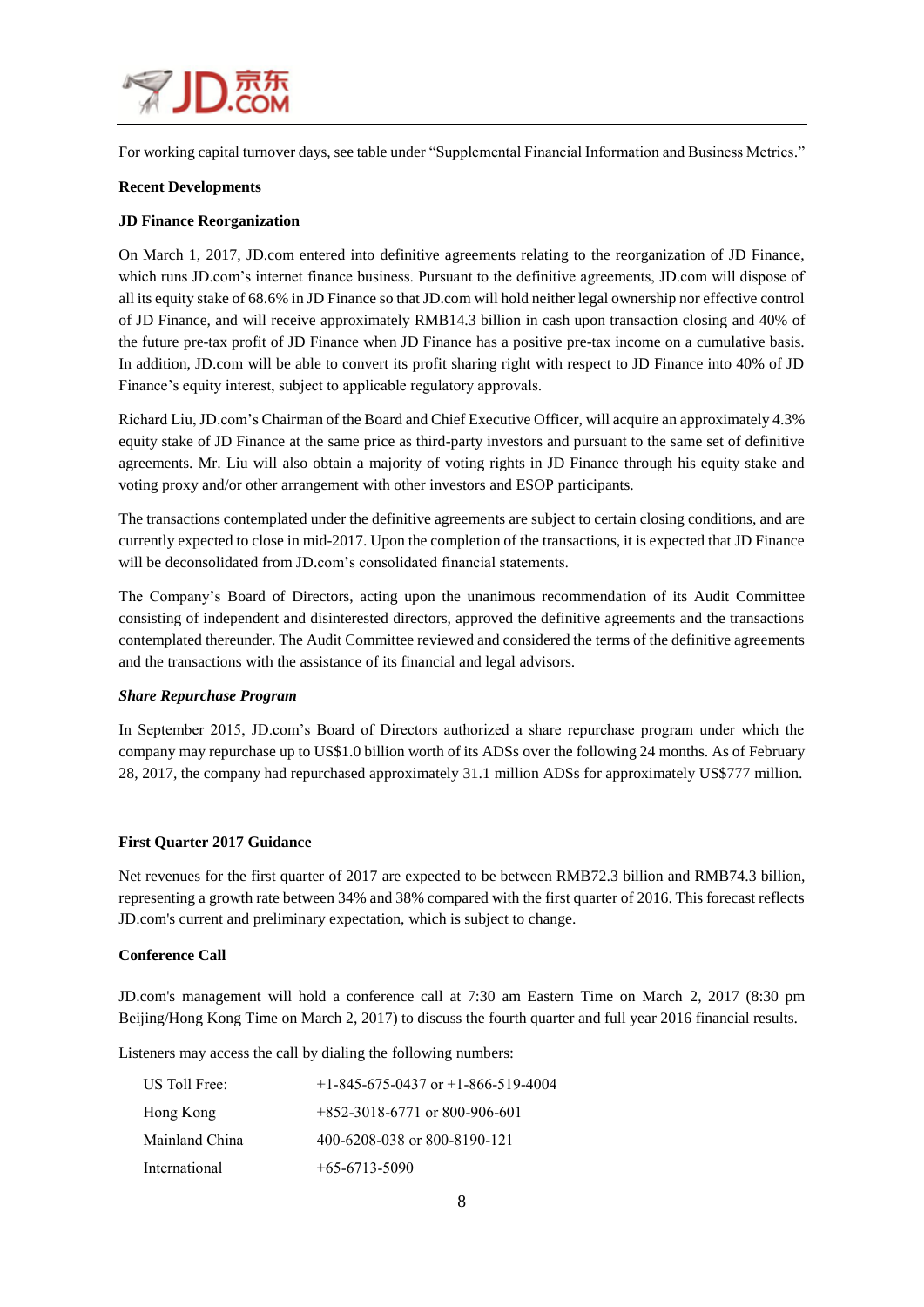

| Passcode:     | 74018494                                                                                                |
|---------------|---------------------------------------------------------------------------------------------------------|
|               | A replay of the conference call may be accessed by phone at the following numbers until March 10, 2017: |
| US Toll Free: | $+1-855-452-5696$ or $+1-646-254-3697$                                                                  |
| International | $+61 - 2 - 8199 - 0299$                                                                                 |
| Passcode:     | 74018494                                                                                                |

Additionally, a live and archived webcast of the conference call will also be available on the company's investor relations website at [http://ir.jd.com.](http://ir.jd.com/)

### **About JD.com, Inc.**

[JD.com](http://jd.com/) is China's leading online retailer and the country's largest Internet company by revenue. The company strives to offer consumers the best online shopping experience. Through its user-friendly website, native mobile apps, and WeChat and Mobile QQ entry points, JD offers consumers a superior shopping experience. The company has the largest fulfillment infrastructure of any e-commerce company in China. As of December 31, 2016, [JD.com](http://jd.com/) operated 7 fulfillment centers and 256 warehouses, and in total of 6,906 delivery stations and pickup stations in 2,655 counties and districts across China, staffed by its own employees. [JD.com](http://jd.com/) is a member of the NASDAQ100 and a Fortune Global 500 company.

#### **Non-GAAP Measures**

In evaluating the business, the company considers and uses non-GAAP measures, such as non-GAAP gross profit, non-GAAP income/(loss) from operations, non-GAAP operating margin, non-GAAP net income/(loss), non-GAAP net income/(loss) attributable to ordinary shareholders, non-GAAP net margin, free cash flow, non-GAAP EBITDA, non-GAAP EBITDA margin, non-GAAP net income/(loss) per weighted average number of shares and non-GAAP net income/(loss) per ADS, as supplemental measures to review and assess operating performance. The presentation of these non-GAAP financial measures is not intended to be considered in isolation or as a substitute for the financial information prepared and presented in accordance with accounting principles generally accepted in the United States of America ("U.S. GAAP"). The company defines non-GAAP gross profit as the difference of net revenues and cost of revenue excluding revenue from business cooperation arrangements with equity investees. The company defines non-GAAP income/(loss) from operations as income/(loss) from operations excluding share-based compensation, amortization of intangible assets resulting from assets and business acquisitions, revenue from business cooperation arrangements with equity investees and impairment of goodwill and intangible assets. The company defines non-GAAP net income/(loss) as net income/(loss) excluding share-based compensation, amortization of intangible assets resulting from assets and business acquisitions, revenue from business cooperation arrangements with equity investees, gain on disposals of investments and business, income from non-compete agreement, reconciling items on the share of equity method investments, impairment of goodwill, intangible assets and investments. The company defines non-GAAP net income/(loss) attributable to ordinary shareholders as net income/(loss) attributable to ordinary shareholders excluding share-based compensation, amortization of intangible assets resulting from assets and business acquisitions, revenue from business cooperation arrangements with equity investees, gain on disposals of investments and business, income from non-compete agreement, reconciling items on the share of equity method investments, net income attributable to mezzanine classified non-controlling interest shareholders, impairment of goodwill, intangible assets and investments. The company defines free cash flow as operating cash flow adding back JD Finance net originations/(repayments) included in operating cash flow and less capital expenditures, which include purchase of property, equipment and software, cash paid for construction in progress, purchase of office building, intangible assets and land use rights. The company defines non-GAAP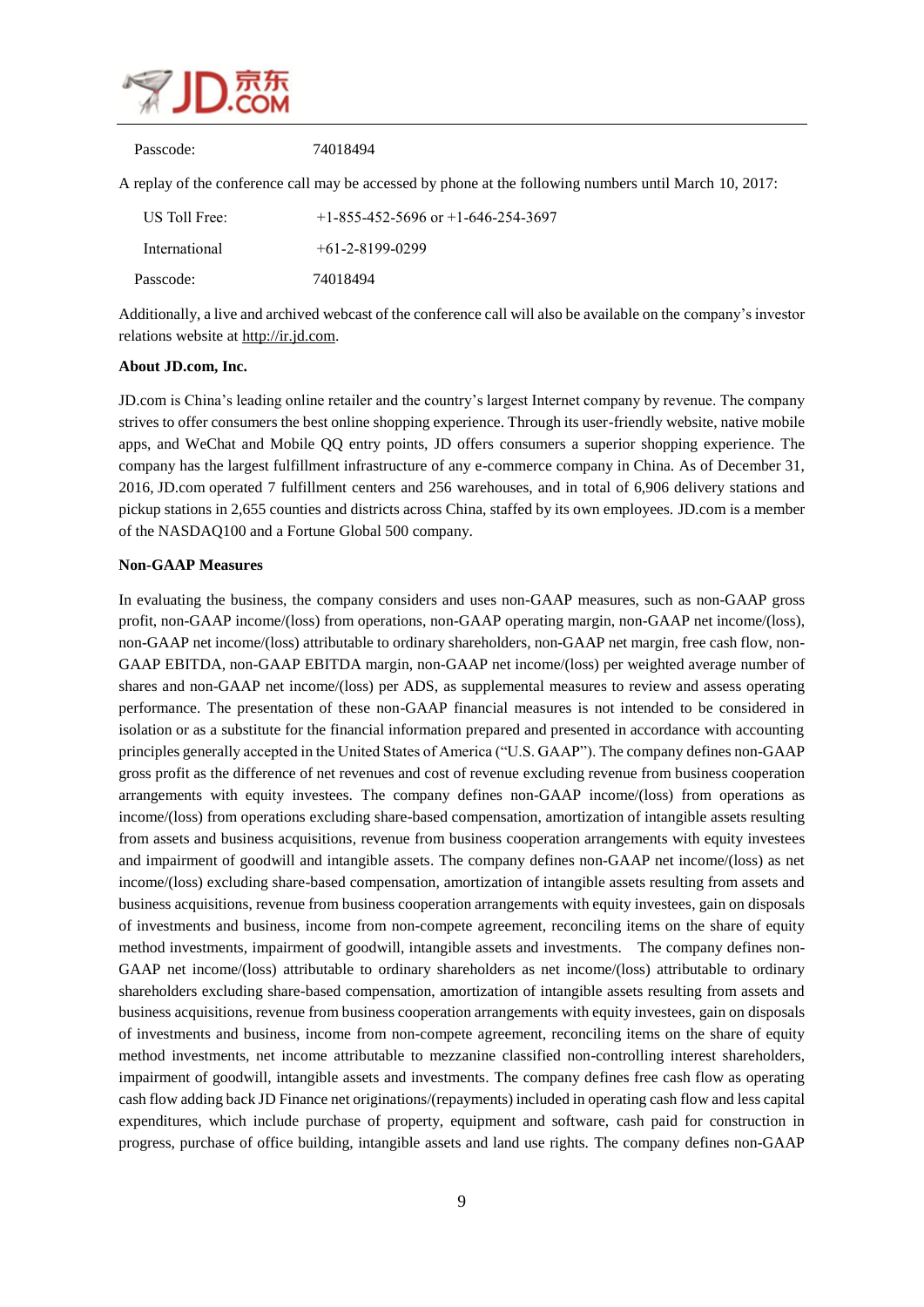

EBITDA as non-GAAP income/(loss) from operations plus depreciation and amortization excluding amortization of intangible assets resulting from assets and business acquisitions.

The company presents these non-GAAP financial measures because they are used by management to evaluate operating performance and formulate business plans. Non-GAAP gross profit, non-GAAP income/(loss) from operations, non-GAAP net income/(loss), non-GAAP net income/(loss) attributable to ordinary shareholders and non-GAAP EBITDA reflect the company's ongoing business operations in a manner that allows more meaningful period-to-period comparisons. Free cash flow enables management to assess liquidity and cash flow while taking into account the impact from JD Finance net originations/(repayments) included in operating cash flow and the demands that the expansion of fulfillment infrastructure and technology platform has placed on financial resources. The company also believes that the use of the non-GAAP financial measures facilitates investors to understand and evaluate the company's current operating performance and future prospects in the same manner as management does, if they so choose. The company also believes that the non-GAAP financial measures provide useful information to both management and investors by excluding certain expenses, gain/loss and other items that are not expected to result in future cash payments or that are non-recurring in nature or may not be indicative of the company's core operating results and business outlook.

The non-GAAP financial measures have limitations as analytical tools. The company's non-GAAP financial measures do not reflect all items of income and expense that affect the company's operations or not represent the residual cash flow available for discretionary expenditures. Further, these non-GAAP measures may differ from the non-GAAP information used by other companies, including peer companies, and therefore their comparability may be limited. The company compensates for these limitations by reconciling the non-GAAP financial measures to the nearest U.S. GAAP performance measure, all of which should be considered when evaluating performance. The company encourages you to review the company's financial information in its entirety and not rely on a single financial measure.

#### **CONTACTS:**

#### **Investor Relations**

Ruiyu Li Senior Director of Investor Relations +86 (10) 8912-6805 IR@JD.com

#### **Media**

Josh Gartner VP, International Corporate Affairs Press@JD.com

#### **Safe Harbor Statement**

This announcement contains forward-looking statements. These statements are made under the "safe harbor" provisions of the U.S. Private Securities Litigation Reform Act of 1995. These forward-looking statements can be identified by terminology such as "will," "expects," "anticipates," "future," "intends," "plans," "believes," "estimates," "confident" and similar statements. Among other things, the business outlook and quotations from management in this announcement, as well as JD.com's strategic and operational plans, contain forward-looking statements. JD.com may also make written or oral forward-looking statements in its periodic reports to the U.S. Securities and Exchange Commission (the "SEC"), in its annual report to shareholders, in press releases and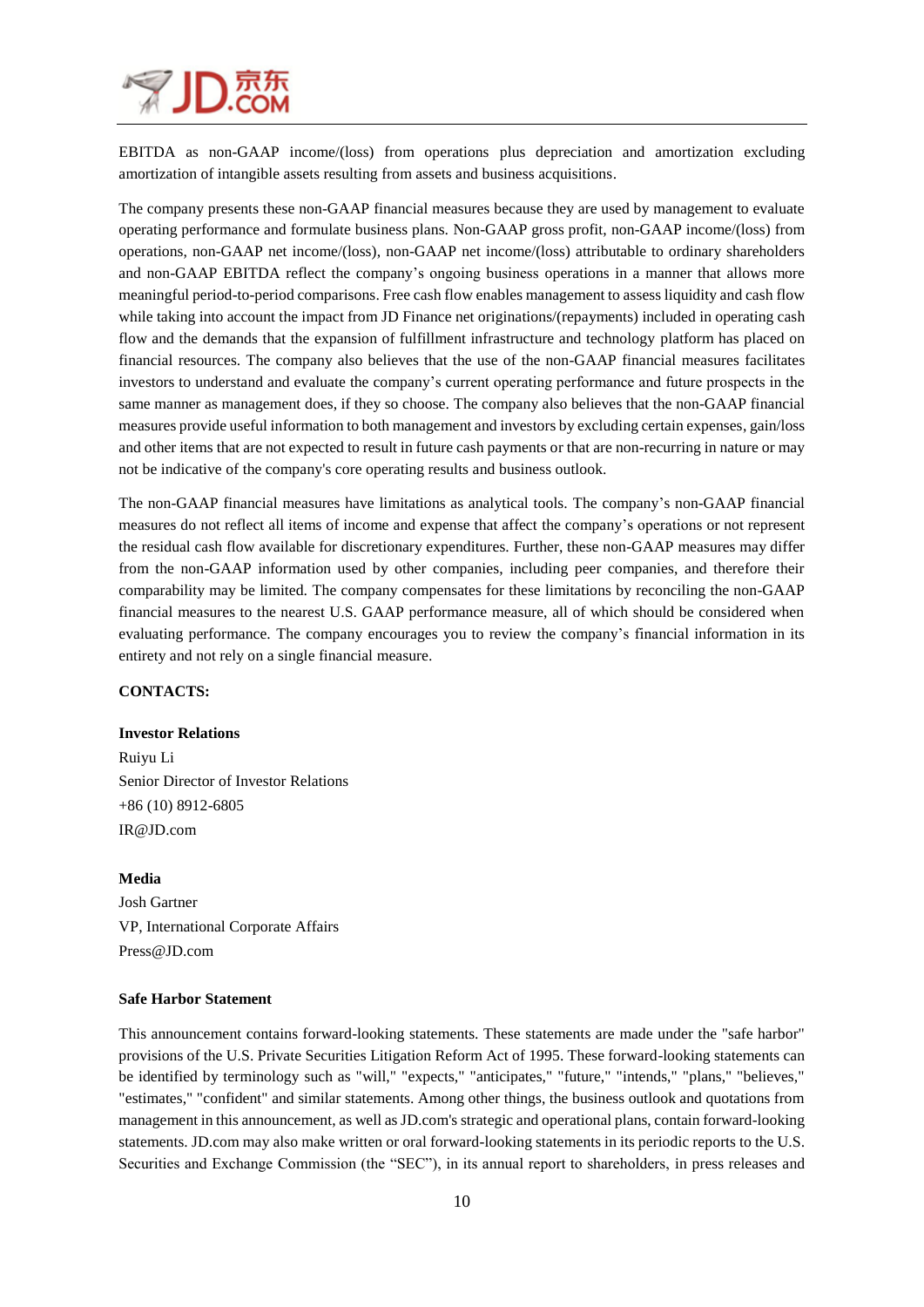

other written materials and in oral statements made by its officers, directors or employees to third parties. Statements that are not historical facts, including statements about JD.com's beliefs and expectations, are forward-looking statements. Forward-looking statements involve inherent risks and uncertainties. A number of factors could cause actual results to differ materially from those contained in any forward-looking statement, including but not limited to the following: JD.com's growth strategies; its future business development, results of operations and financial condition; its ability to attract and retain new customers and to increase revenues generated from repeat customers; its expectations regarding demand for and market acceptance of its products and services; trends and competition in China's e-commerce market; changes in its revenues and certain cost or expense items; the expected growth of the Chinese e-commerce market; Chinese governmental policies relating to JD.com's industry and general economic conditions in China. Further information regarding these and other risks is included in JD.com's filings with the SEC. All information provided in this press release and in the attachments is as of the date of this press release, and JD.com undertakes no obligation to update any forwardlooking statement, except as required under applicable law.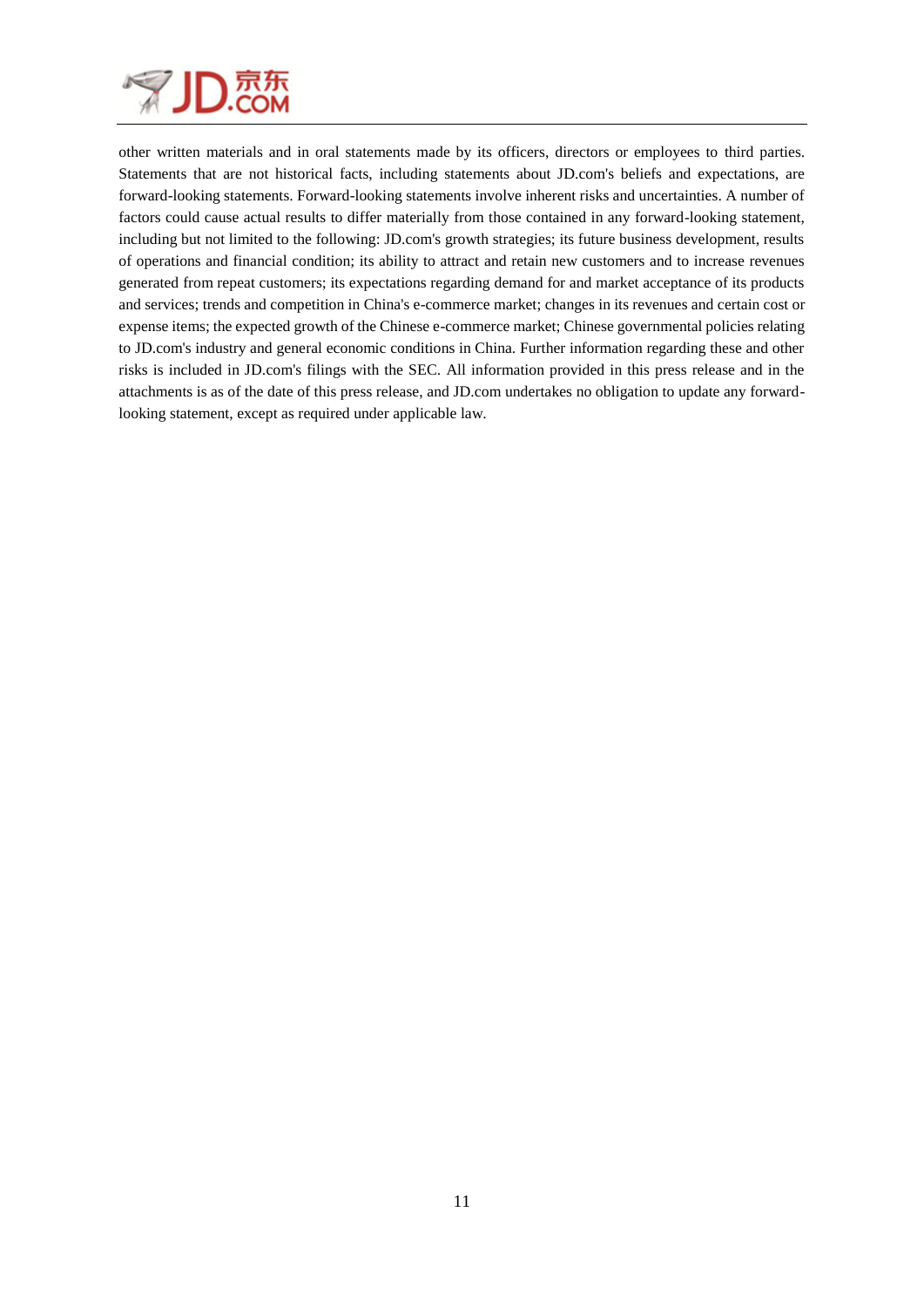

### JD.com, Inc. Unaudited Condensed Consolidated Balance Sheets (In thousands)

|                                                                    | As of                |                      |                      |  |  |  |
|--------------------------------------------------------------------|----------------------|----------------------|----------------------|--|--|--|
|                                                                    | December 31,<br>2015 | December 31,<br>2016 | December 31,<br>2016 |  |  |  |
|                                                                    | <b>RMB</b>           | <b>RMB</b>           | US\$                 |  |  |  |
| <b>ASSETS</b>                                                      |                      |                      |                      |  |  |  |
| <b>Current assets</b>                                              |                      |                      |                      |  |  |  |
| Cash and cash equivalents                                          | 17,863,868           | 19,771,695           | 2,847,716            |  |  |  |
| Restricted cash                                                    | 2,114,913            | 4,391,955            | 632,573              |  |  |  |
| Short-term investments                                             | 2,780,482            | 7,173,626            | 1,033,217            |  |  |  |
| Accounts receivable, net <sup><math>(1)(2)</math></sup> (including |                      |                      |                      |  |  |  |
| JD Baitiao of RMB6.7 billion and RMB14.9                           |                      |                      |                      |  |  |  |
| billion as of December 31, 2015 and                                |                      |                      |                      |  |  |  |
| December 31, 2016, respectively)                                   | 8,193,665            | 17,464,408           | 2,515,398            |  |  |  |
| Advance to suppliers $(1)$                                         | 927,177              | 1,423,736            | 205,061              |  |  |  |
| Inventories, net                                                   | 20,539,543           | 28,909,438           | 4,163,825            |  |  |  |
| Loan receivables, net <sup><math>(1)(2)</math></sup>               | 3,698,488            | 12,697,915           | 1,828,880            |  |  |  |
| Investment securities and other investments                        |                      | 11,490,369           | 1,654,957            |  |  |  |
| Prepayments and other current assets                               | 1,486,441            | 2,198,906            | 316,707              |  |  |  |
| Amount due from related parties <sup>(1)</sup>                     | 863,516              | 1,410,050            | 203,089              |  |  |  |
| <b>Total current assets</b>                                        | 58,468,093           | 106,932,098          | 15,401,423           |  |  |  |
| <b>Non-current assets</b>                                          |                      |                      |                      |  |  |  |
| Property, equipment and software, net                              | 6,233,106            | 7,397,029            | 1,065,394            |  |  |  |
| Construction in progress                                           | 1,266,992            | 1,992,123            | 286,925              |  |  |  |
| Intangible assets, net                                             | 5,263,983            | 8,454,297            | 1,217,672            |  |  |  |
| Land use rights, net                                               | 1,928,192            | 2,447,511            | 352,515              |  |  |  |
| Goodwill                                                           | 29,050               | 6,541,668            | 942,196              |  |  |  |
| Investment in equity investees                                     | 8,864,249            | 15,684,721           | 2,259,070            |  |  |  |
| Investment securities and other investments                        | 1,005,831            | 8,058,057            | 1,160,602            |  |  |  |
| Other non-current assets <sup>(1)</sup>                            | 2,106,673            | 3,315,715            | 477,562              |  |  |  |
| <b>Total non-current assets</b>                                    | 26,698,076           | 53,891,121           | 7,761,936            |  |  |  |
| <b>Total assets</b>                                                | 85,166,169           | 160,823,219          | 23,163,359           |  |  |  |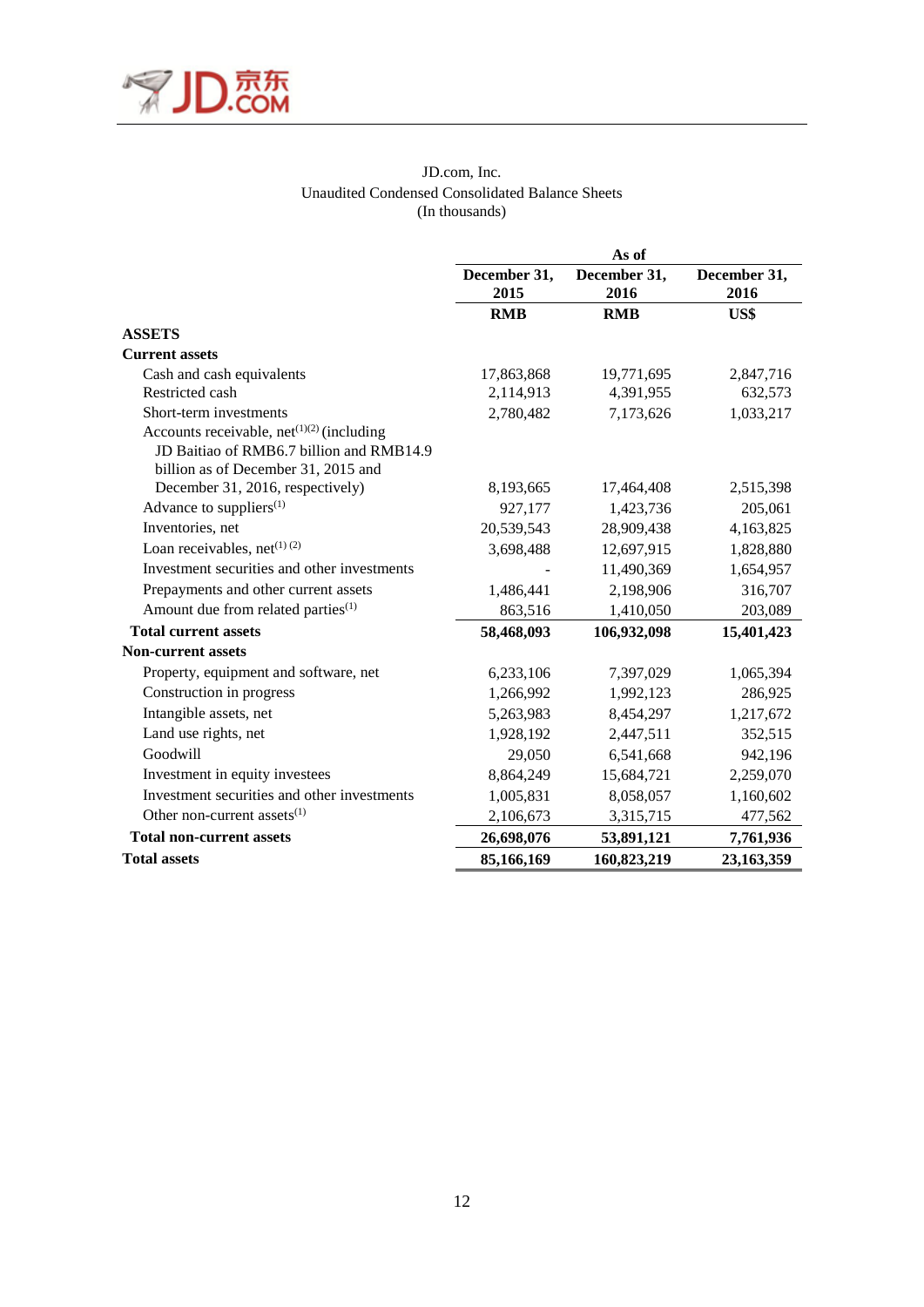

### JD.com, Inc. Unaudited Condensed Consolidated Balance Sheets (In thousands)

|                                                                                                          | As of                |                      |                      |  |  |  |
|----------------------------------------------------------------------------------------------------------|----------------------|----------------------|----------------------|--|--|--|
|                                                                                                          | December 31,<br>2015 | December 31,<br>2016 | December 31,<br>2016 |  |  |  |
|                                                                                                          | <b>RMB</b>           | <b>RMB</b>           | US\$                 |  |  |  |
| <b>LIABILITIES</b>                                                                                       |                      |                      |                      |  |  |  |
| <b>Current liabilities</b>                                                                               |                      |                      |                      |  |  |  |
| Short-term borrowing                                                                                     | 3,040,209            | 8,333,317            | 1,200,247            |  |  |  |
| Nonrecourse securitization debt                                                                          | 579,843              | 9,389,213            | 1,352,328            |  |  |  |
| Accounts payable <sup>(1)</sup> (net of supplier financing<br>of RMB4.7 billion and RMB7.0 billion as of |                      |                      |                      |  |  |  |
| December 31, 2015 and December 31, 2016,                                                                 |                      |                      |                      |  |  |  |
| respectively)                                                                                            | 29,819,341           | 43,988,087           | 6,335,602            |  |  |  |
| Advances from customers                                                                                  | 7,173,885            | 11,632,766           | 1,675,467            |  |  |  |
| Deferred revenues                                                                                        | 1,028,350            | 1,324,389            | 190,752              |  |  |  |
| Taxes payable                                                                                            | 103,211              | 575,848              | 82,939               |  |  |  |
| Amount due to related parties                                                                            | 104,726              | 167,655              | 24,147               |  |  |  |
| Accrued expenses and other current liabilities                                                           | 7,178,065            | 29,431,484           | 4,239,015            |  |  |  |
| <b>Total current liabilities</b>                                                                         | 49,027,630           | 104,842,759          | 15,100,497           |  |  |  |
| <b>Non-current liabilities</b>                                                                           |                      |                      |                      |  |  |  |
| Deferred revenues                                                                                        | 2,705,164            | 2,408,465            | 346,891              |  |  |  |
| Nonrecourse securitization debt                                                                          | 2,753,699            | 4,077,627            | 587,300              |  |  |  |
| Unsecured senior notes                                                                                   |                      | 6,831,012            | 983,870              |  |  |  |
| Deferred tax liabilities                                                                                 | 1,228                | 907,356              | 130,686              |  |  |  |
| Other non-current liabilities                                                                            |                      | 440,670              | 63,470               |  |  |  |
| <b>Total non-current liabilities</b>                                                                     | 5,460,091            | 14,665,130           | 2,112,217            |  |  |  |
| <b>Total liabilities</b>                                                                                 | 54, 487, 721         | 119,507,889          | 17,212,714           |  |  |  |
| Redeemable non-controlling interests                                                                     |                      | 7,056,921            | 1,016,408            |  |  |  |
| <b>SHAREHOLDERS' EQUITY</b>                                                                              |                      |                      |                      |  |  |  |
| Ordinary shares (US\$0.00002 par value,                                                                  |                      |                      |                      |  |  |  |
| 100,000,000 shares authorized, 2,938,709                                                                 |                      |                      |                      |  |  |  |
| shares issued and 2,836,444 shares                                                                       |                      |                      |                      |  |  |  |
|                                                                                                          |                      |                      |                      |  |  |  |
| outstanding as of December 31, 2016)                                                                     | 358                  | 377                  | 54                   |  |  |  |
| Additional paid-in capital                                                                               | 48, 393, 126         | 59,258,417           | 8,534,987            |  |  |  |
| Statutory reserves                                                                                       | 55,560               | 132,938              | 19,147               |  |  |  |
| Treasury stock                                                                                           | (3)                  | (5,181,880)          | (746, 346)           |  |  |  |
| Accumulated deficit                                                                                      | (18,690,910)         | (22, 190, 445)       | (3,196,089)          |  |  |  |
| Accumulated other comprehensive income                                                                   | 782,484              | 1,969,040            | 283,601              |  |  |  |
| Total JD.com Inc. shareholders' equity                                                                   | 30,540,615           | 33,988,447           | 4,895,354            |  |  |  |
| Non-controlling interests                                                                                | 137,833              | 269,962              | 38,883               |  |  |  |
| <b>Total shareholders' equity</b>                                                                        | 30,678,448           | 34,258,409           | 4,934,237            |  |  |  |
| Total liabilities, redeemable non-controlling                                                            |                      |                      |                      |  |  |  |
| interests and shareholders' equity                                                                       | 85,166,169           | 160,823,219          | 23,163,359           |  |  |  |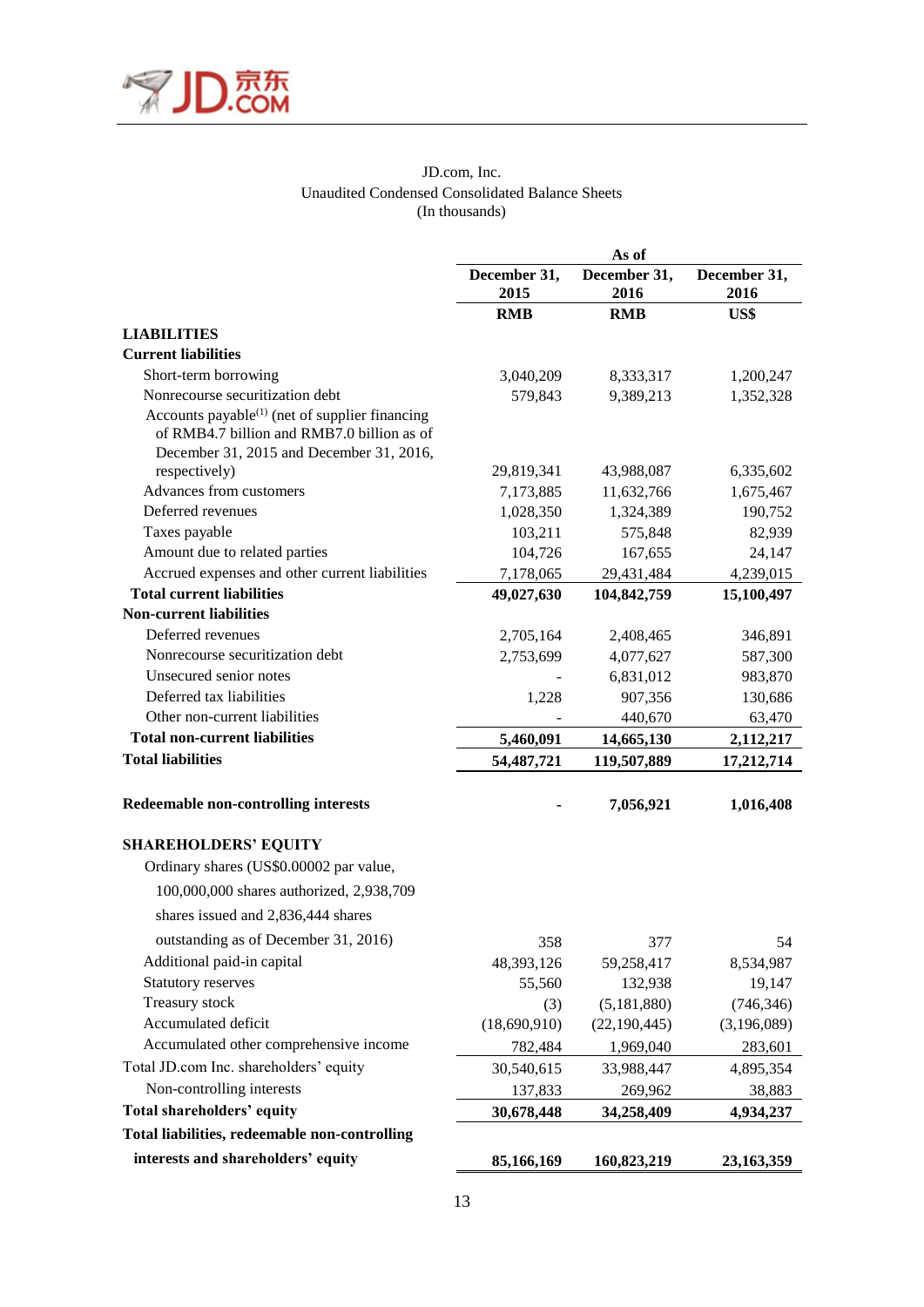

(1) As of December 31, 2016 and December 31, 2015, the balances of consumer financing, supply chain financing and business financing that affected the balances of accounts receivable, advance to suppliers, loan receivables, amount due from related parties, other non-current assets and accounts payable were as follows:

The balances of consumer financing and business financing of RMB14.3 billion (US\$2.1 billion), RMB0.6 billion (US\$0.1 billion) as of December 31, 2016 and RMB6.4 billion, RMB0.3 billion as of December 31, 2015, respectively were included in the accounts receivable.

The balances of supply chain financing of RMB1.2 billion (US\$0.2 billion) as of December 31, 2016, and RMB0.2 billion as of December 31, 2015, respectively were included in advance to suppliers.

The balances of consumer financing and supply chain financing provided in the marketplace business of RMB9.3 billion (US\$1.3 billion), RMB3.4 billion (US\$0.5 billion) as of December 31, 2016 and RMB2.6 billion, RMB1.1 billion as of December 31, 2015, respectively were included in loan receivables.

The balances of business financing of RMB0.1 billion (US\$0.01 billion) as of December 31, 2016 and RMB0.2 billion as of December 31, 2015, respectively were included amounts due from related parties.

The balances of consumer financing of RMB1.7 billion (US\$0.2 billion) as of December 31, 2016 and RMB1.0 billion as of December 31, 2015, respectively were included in other non-current assets.

The balances of supply chain financing of RMB7.0 billion (US\$1.0 billion) as of December 31, 2016 and RMB4.7 billion as of December 31, 2015, respectively were net off in the accounts payable.

(2) As JD Finance business has changed from supporting the overall JD platform to an independently operated and selffunded business, accounts receivables from consumers in marketplace resulted from JD Baitiao provided by JD finance are mainly for investment purpose and are reclassified to loan receivables. Accounts receivable balance of RMB1.3 billion as of December 31, 2015 has been reclassified to conform to the current period financial statement presentation.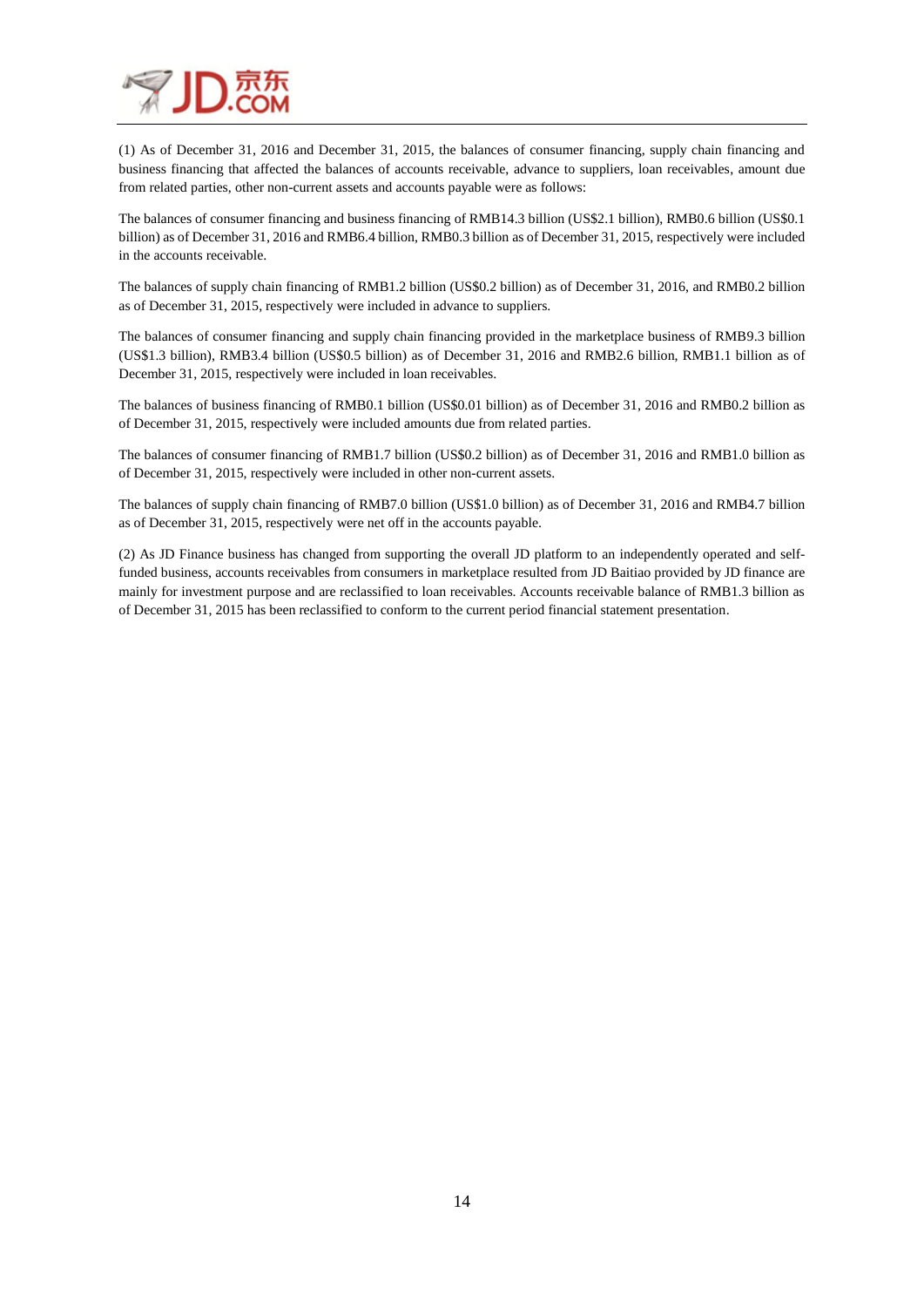

# JD.com, Inc. Unaudited Condensed Consolidated Statements of Operations and Non-GAAP Net Income/(Loss) Per ADS (In thousands, except per share data)

|                                                    | For the three months ended |                                                      |                              |             | For the year ended                         |                               |                |  |
|----------------------------------------------------|----------------------------|------------------------------------------------------|------------------------------|-------------|--------------------------------------------|-------------------------------|----------------|--|
|                                                    |                            | December 31, September 30, December 31, December 31, |                              |             | December 31, December 31, December 31,     |                               |                |  |
|                                                    | 2015                       | 2016                                                 | 2016                         | 2016        | 2015                                       | 2016                          | 2016           |  |
|                                                    | <b>RMB</b>                 | <b>RMB</b>                                           | <b>RMB</b>                   | <b>USD</b>  | <b>RMB</b>                                 | <b>RMB</b>                    | <b>USD</b>     |  |
| Net revenues                                       |                            |                                                      |                              |             |                                            |                               |                |  |
| Online direct sales                                | 49,914,650                 | 55,172,944                                           | 72,847,736                   | 10,492,256  | 167,720,984                                | 237,701,986                   | 34,236,207     |  |
| Services and others                                | 4,692,893                  | 5,552,837                                            | 7,405,840                    | 1,066,663   | 13,565,971                                 | 22,483,789                    | 3,238,339      |  |
| <b>Total net revenues</b>                          | 54,607,543                 | 60,725,781                                           | 80,253,576                   | 11,558,919  | 181,286,955                                | 260, 185, 775                 | 37,474,546     |  |
| Operating expenses $(3)(4)$                        |                            |                                                      |                              |             |                                            |                               |                |  |
|                                                    |                            |                                                      | $(51,077,96)$ $(67,941,173)$ |             |                                            |                               |                |  |
| Cost of revenues                                   | (46,798,500)               |                                                      | $\lambda$                    | (9,785,564) | $(157,008,329)$ $(220,698,727)$            |                               | (31, 787, 228) |  |
| Fulfillment                                        | (4,532,210)                | (5,12294)                                            | (6,210,851)                  | (894,549)   |                                            | $(13,920,988)$ $(20,950,501)$ | (3,017,500)    |  |
| Marketing                                          | (2,665,241)                | (2,192,641)                                          | (3,665,929)                  | (528,004)   |                                            | $(7,736,172)$ $(10,573,024)$  | (1,522,832)    |  |
| Technology and content                             | (1,080,054)                | (1,462,600)                                          | (1,468,084)                  | (211,448)   | (3,453,804)                                | (5,380,907)                   | (775, 012)     |  |
| General and administrative                         | (1,027,880)                | (1,285817)                                           | (1,409,112)                  | (202,954)   | (2,876,989)                                | (4,663,383)                   | (671, 667)     |  |
| Impairment of goodwill and intangible assets       |                            |                                                      |                              |             |                                            |                               |                |  |
| related to Paipai.com                              | (2,750,129)                |                                                      |                              |             | (2,750,129)                                |                               |                |  |
|                                                    |                            | (61, 141, 9)                                         | (80,695,149)                 | (11,622,51) |                                            |                               |                |  |
| <b>Total operating expenses</b>                    | (58, 854, 014)             |                                                      | $\mathcal{E}$                | 9           | $(187,746,411) (262,266,542) (37,774,239)$ |                               |                |  |
| <b>Loss from operations</b>                        | (4,246,471)                | (416178)                                             | (441,573)                    | (63,600)    | (6,459,456)                                | (2,080,767)                   | (299, 693)     |  |
| Other income/(expenses)                            |                            |                                                      |                              |             |                                            |                               |                |  |
|                                                    |                            |                                                      |                              | (205,893)   |                                            |                               |                |  |
| Share of results of equity investees               | (3,038,039)                | (46961B)                                             | (1,429,516)                  |             | (3, 134, 283)                              | (3,144,492)                   | (452,901)      |  |
| Interest income                                    | 91,923                     | 139417                                               | 170,186                      | 24,512      | 414,999                                    | 481,618                       | 69,367         |  |
| Interest expense                                   | (60, 987)                  | (71731)                                              | (63,197)                     | (9,102)     | (82,507)                                   | (259, 657)                    | (37, 398)      |  |
| Others, net                                        | (387, 693)                 | 12812                                                | 210,449                      | 30,311      | (140, 597)                                 | 1,709,050                     | 246,154        |  |
|                                                    |                            |                                                      |                              | (223,772)   |                                            |                               |                |  |
| Loss before tax                                    | (7,641,267)                | 805283                                               | (1,553,651)                  |             | (9,401,844)                                | (3,294,248)                   | (474, 471)     |  |
| Income tax benefits /(expenses)                    | 9,199                      | (IB)                                                 | (112, 818)                   | (16,249)    | 14,262                                     | (179,500)                     | (25, 853)      |  |
| Net loss                                           | (7,632,068)                | 807940                                               | (1,666,469)                  | (240, 021)  | (9,387,582)                                | (3,473,748)                   | (500, 324)     |  |
| Net loss attributable to non-controlling interests |                            |                                                      |                              |             |                                            |                               |                |  |
| shareholders                                       | (5,486)                    | $(2)$ $(6)$                                          | (19,795)                     | (2,851)     | (9, 566)                                   | (51, 591)                     | (7, 431)       |  |
| Net income attributable to mezzanine classified    |                            |                                                      |                              |             |                                            |                               |                |  |
| non-controlling interests shareholders             |                            | 133810                                               | 136,449                      | 19,653      |                                            | 444,657                       | 64,044         |  |
| Net loss attributable to ordinary shareholders     | (7,626,582)                | (921,590)                                            | (1,783,123)                  | (256, 823)  | (9,378,016)                                | (3,866,814)                   | (556, 937)     |  |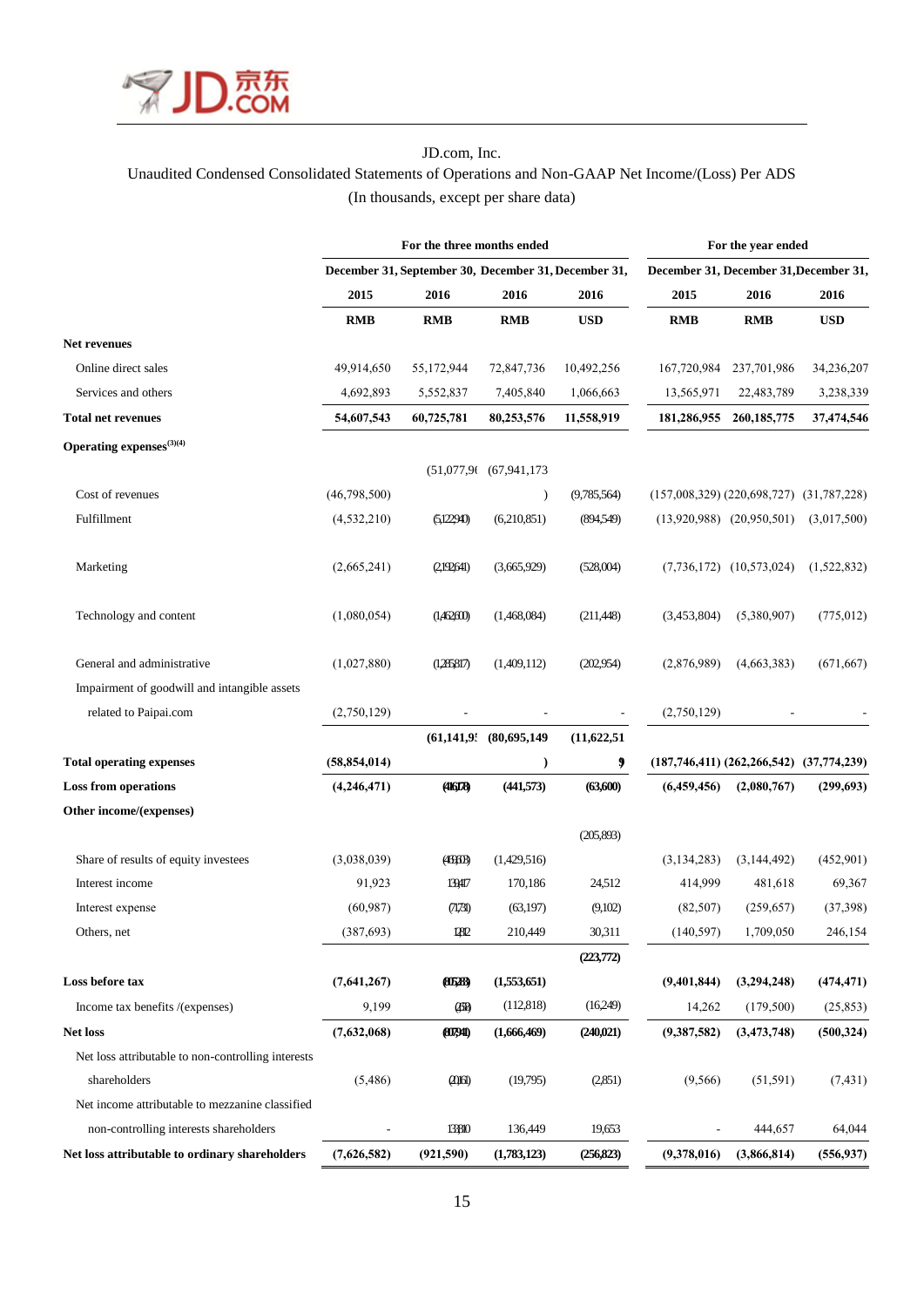

| Non-GAAP net income/(loss)                                          | (661, 664) | 268,996 | 546,099 | 78,658 | (860.055) | 1.000.426 | 144,092 |
|---------------------------------------------------------------------|------------|---------|---------|--------|-----------|-----------|---------|
| Non-GAAP net income/(loss) attributable to<br>ordinary shareholders | (656.178)  | 289,157 | 565,894 | 81,509 | (850.489) | 1,052,017 | 151,523 |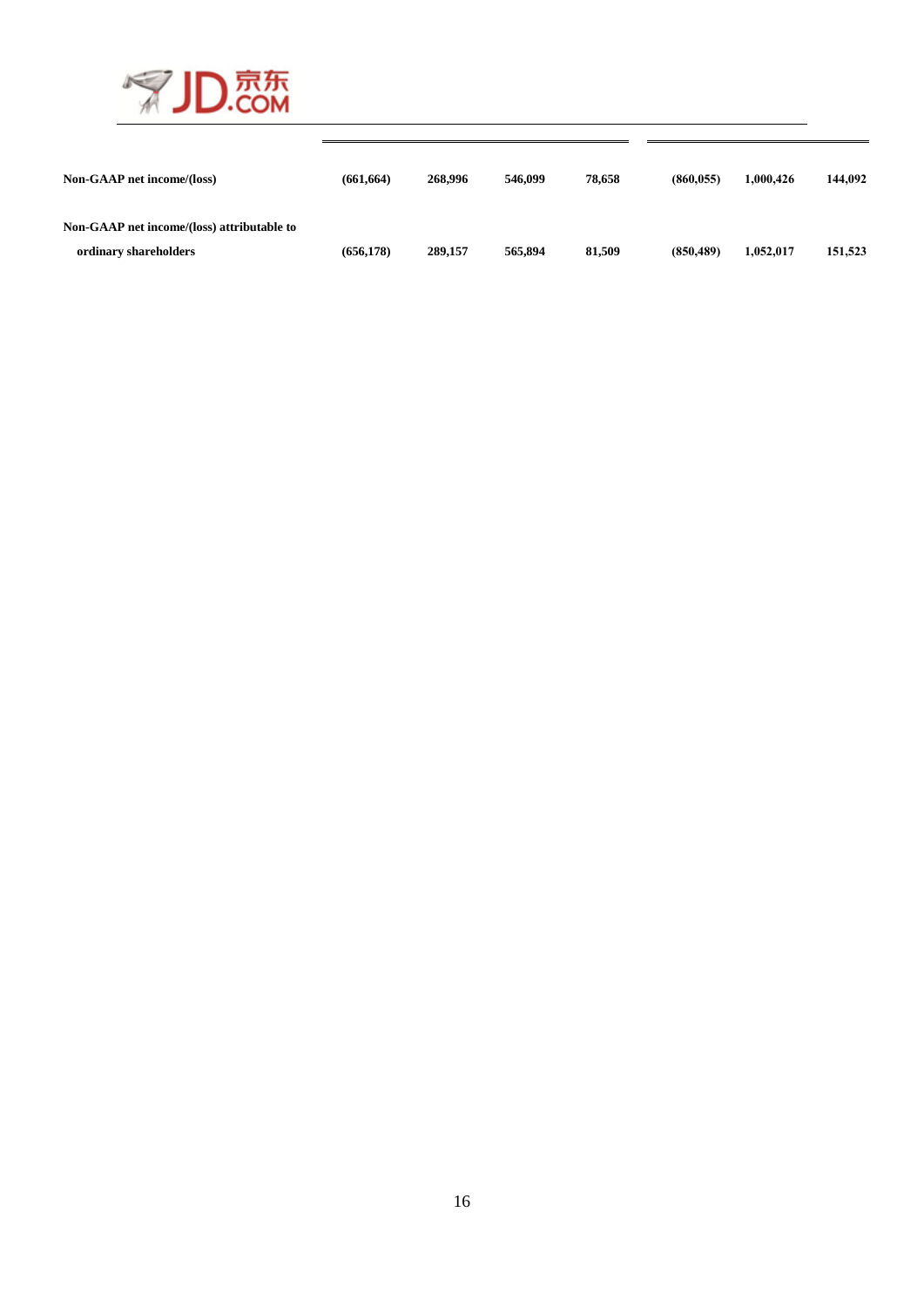

# JD.com, Inc. Unaudited Condensed Consolidated Statements of Operations and Non-GAAP Net Income/(Loss) Per ADS (In thousands, except per share data)

|                                                                                                            | Three months ended |                            |                           |            | For the year ended |              |              |  |
|------------------------------------------------------------------------------------------------------------|--------------------|----------------------------|---------------------------|------------|--------------------|--------------|--------------|--|
|                                                                                                            |                    | December 31, September 30, | December 31, December 31, |            | December 31,       | December 31, | December 31, |  |
|                                                                                                            | 2015               | 2016                       | 2016                      | 2016       | 2015               | 2016         | 2016         |  |
|                                                                                                            | <b>RMB</b>         | <b>RMB</b>                 | <b>RMB</b>                | <b>USD</b> | <b>RMB</b>         | <b>RMB</b>   | <b>USD</b>   |  |
| Net loss per share:                                                                                        |                    |                            |                           |            |                    |              |              |  |
| Basic                                                                                                      | (2.79)             | (0.32)                     | (0.63)                    | (0.09)     | (3.43)             | (1.38)       | (0.20)       |  |
| Diluted                                                                                                    | (2.79)             | (0.32)                     | (0.63)                    | (0.09)     | (3.43)             | (1.38)       | (0.20)       |  |
| Net loss per ADS:                                                                                          |                    |                            |                           |            |                    |              |              |  |
| <b>Basic</b>                                                                                               | (5.57)             | (0.64)                     | (1.26)                    | (0.18)     | (6.86)             | (2.76)       | (0.40)       |  |
| Diluted                                                                                                    | (5.57)             | (0.64)                     | (1.26)                    | (0.18)     | (6.86)             | (2.76)       | (0.40)       |  |
| Non-GAAP net income/(loss) per ADS <sup>(5)</sup> :                                                        |                    |                            |                           |            |                    |              |              |  |
| Basic                                                                                                      | (0.48)             | 0.20                       | 0.40                      | 0.06       | (0.62)             | 0.75         | 0.11         |  |
| Diluted                                                                                                    | (0.48)             | 0.20                       | 0.39                      | 0.06       | (0.62)             | 0.74         | 0.11         |  |
| Weighted average number of shares:                                                                         |                    |                            |                           |            |                    |              |              |  |
| Basic                                                                                                      | 2,736,515          | 2,879,201                  | 2,834,273                 | 2,834,273  | 2,735,034          | 2,804,768    | 2,804,768    |  |
| Diluted                                                                                                    | 2,736,515          | 2,879,201                  | 2,834,273                 | 2,834,273  | 2,735,034          | 2,804,768    | 2,804,768    |  |
| Diluted (non-GAAP)                                                                                         | 2,736,515          | 2,914,658                  | 2,874,359                 | 2,874,359  | 2,735,034          | 2,851,901    | 2,851,901    |  |
| (3) Includes share-based compensation expenses as follows:                                                 |                    |                            |                           |            |                    |              |              |  |
| Fulfillment                                                                                                | (58, 625)          | (103, 731)                 | (118, 123)                | (17, 013)  | (184, 733)         | (387,073)    | (55,750)     |  |
| Marketing                                                                                                  | (17, 015)          | (24,991)                   | (28,715)                  | (4,136)    | (50,091)           | (97, 604)    | (14,058)     |  |
| Technology and content                                                                                     | (93, 443)          | (144, 849)                 | (176, 581)                | (25, 433)  | (234, 165)         | (554, 859)   | (79, 916)    |  |
| General and administrative                                                                                 | (309,003)          | (328, 433)                 | (413, 112)                | (59, 501)  | (724, 956)         | (1,304,249)  | (187, 851)   |  |
| (4) Includes amortization of intangible assets resulting from assets and business acquisitions as follows: |                    |                            |                           |            |                    |              |              |  |
| Fulfillment                                                                                                | (5,616)            | (44,996)                   | (44,996)                  | (6,481)    | (22,163)           | (105, 231)   | (15, 156)    |  |
| Marketing                                                                                                  | (309, 156)         | (307,759)                  | (307,759)                 | (44,327)   | (1,225,318)        | (1,222,214)  | (176, 036)   |  |
| Technology and content                                                                                     | (5,987)            | (20, 923)                  | (20,661)                  | (2,976)    | (23,748)           | (45,909)     | (6,612)      |  |
| General and administrative                                                                                 | (45, 445)          | (77, 314)                  | (77,314)                  | (11, 136)  | (180, 118)         | (248, 023)   | (35, 723)    |  |

(5) Non-GAAP basic net income/(loss) per share is calculated by dividing non-GAAP net income/(loss) attributable to ordinary shareholders by the weighted average number of ordinary shares outstanding during the periods. Non-GAAP diluted net income/(loss) per share is calculated by dividing non-GAAP net income/(loss) attributable to ordinary shareholders by the weighted average number of ordinary shares and dilutive potential ordinary shares outstanding during the periods, including the dilutive effect of share-based awards as determined under the treasury stock method. Non-GAAP net income/(loss) per ADS is equal to non-GAAP net income/(loss) per share multiplied by two.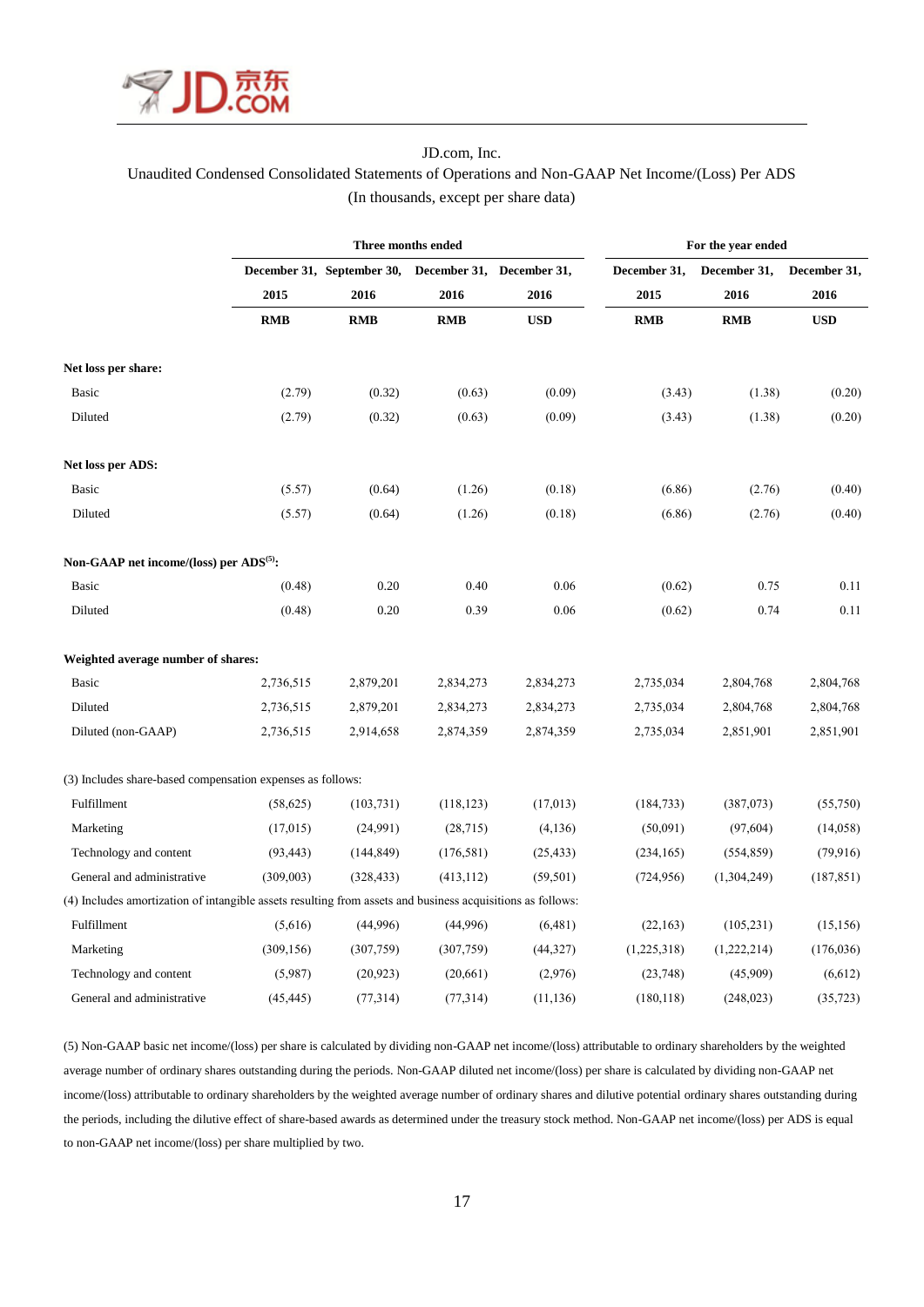

# JD.com, Inc. Unaudited Condensed Consolidated Statements of Cash Flows (In thousands)

|                                       |              |               | For the three months ended | For the year ended |             |                                        |             |
|---------------------------------------|--------------|---------------|----------------------------|--------------------|-------------|----------------------------------------|-------------|
|                                       | December 31, | September 30, | December 31,               | December 31,       |             | December 31, December 31, December 31, |             |
|                                       | 2015         | 2016          | 2016                       | 2016               | 2015        | 2016                                   | 2016        |
|                                       | <b>RMB</b>   | <b>RMB</b>    | <b>RMB</b>                 | <b>USD</b>         | <b>RMB</b>  | <b>RMB</b>                             | <b>USD</b>  |
| Net cash provided by/(used in)        |              |               |                            |                    |             |                                        |             |
| operating activities                  | (1,066,177)  | 6,590,470     | (2,983,401)                | (429, 699)         | 1,696,322   | 8,767,017                              | 1,262,713   |
| Net cash used in investing activities | (5,695,028)  | (21,025,692)  | (14, 557, 837)             | (2,096,765)        | (5,790,525) | (48, 268, 577)                         | (6,952,121) |
| Net cash provided by financing        |              |               |                            |                    |             |                                        |             |
| activities                            | 3,075,344    | 2,859,851     | 12,186,477                 | 1,755,218          | 4,700,273   | 40,699,471                             | 5,861,943   |
| Effect of exchange rate changes on    |              |               |                            |                    |             |                                        |             |
| cash and cash equivalents             | 228,148      | 28,329        | 291,861                    | 42,037             | 343,147     | 709,916                                | 102,249     |
| Net increase/(decrease) in cash and   |              |               |                            |                    |             |                                        |             |
| cash equivalents                      | (3,457,713)  | (11,547,042)  | (5,062,900)                | (729, 209)         | 949,217     | 1,907,827                              | 274,784     |
| Cash and cash equivalents at          |              |               |                            |                    |             |                                        |             |
| beginning of period                   | 21,321,581   | 36,381,637    | 24,834,595                 | 3,576,925          | 16,914,651  | 17,863,868                             | 2,572,932   |
| Cash and cash equivalents at end of   |              |               |                            |                    |             |                                        |             |
| period                                | 17,863,868   | 24,834,595    | 19,771,695                 | 2,847,716          | 17,863,868  | 19,771,695                             | 2,847,716   |
|                                       |              |               |                            |                    |             |                                        |             |
| Net cash provided by/(used in)        |              |               |                            |                    |             |                                        |             |
| operating activities                  | (1,066,177)  | 6,590,470     | (2,983,401)                | (429, 699)         | 1,696,322   | 8,767,017                              | 1,262,713   |
| Add: JD Finance net                   |              |               |                            |                    |             |                                        |             |
| originations/(repayments)             |              |               |                            |                    |             |                                        |             |
| included in operating cash flow       | 2,946,111    | (176,988)     | 3,480,411                  | 501,283            | 10,664,135  | 11,304,412                             | 1,628,174   |
| Less: Capital expenditures            | (1,614,037)  | (994, 742)    | (1,311,334)                | (188, 871)         | (5,299,759) | (4,460,165)                            | (642, 397)  |
| Free cash flow in/(out)               | 265,897      | 5,418,740     | (814, 324)                 | (117, 287)         | 7,060,698   | 15,611,264                             | 2,248,490   |

As JD Finance business has changed from supporting the overall JD platform to an independently operated and self-funded business, loans to consumers and merchants in marketplace business and third parties are made mainly for investment purpose. Accordingly cash flows resulted from loan receivables are reclassified from operating activities in cash flows to investing activities in cash flows. Cash flows resulted from loan receivables of RMB1.3 billion and RMB3.5 billion for the fourth quarter of 2015 and the full year of 2015 have been reclassified from operating activities to investing activities in cash flow statements. Free cash flow remains the same for all the presented and prior periods.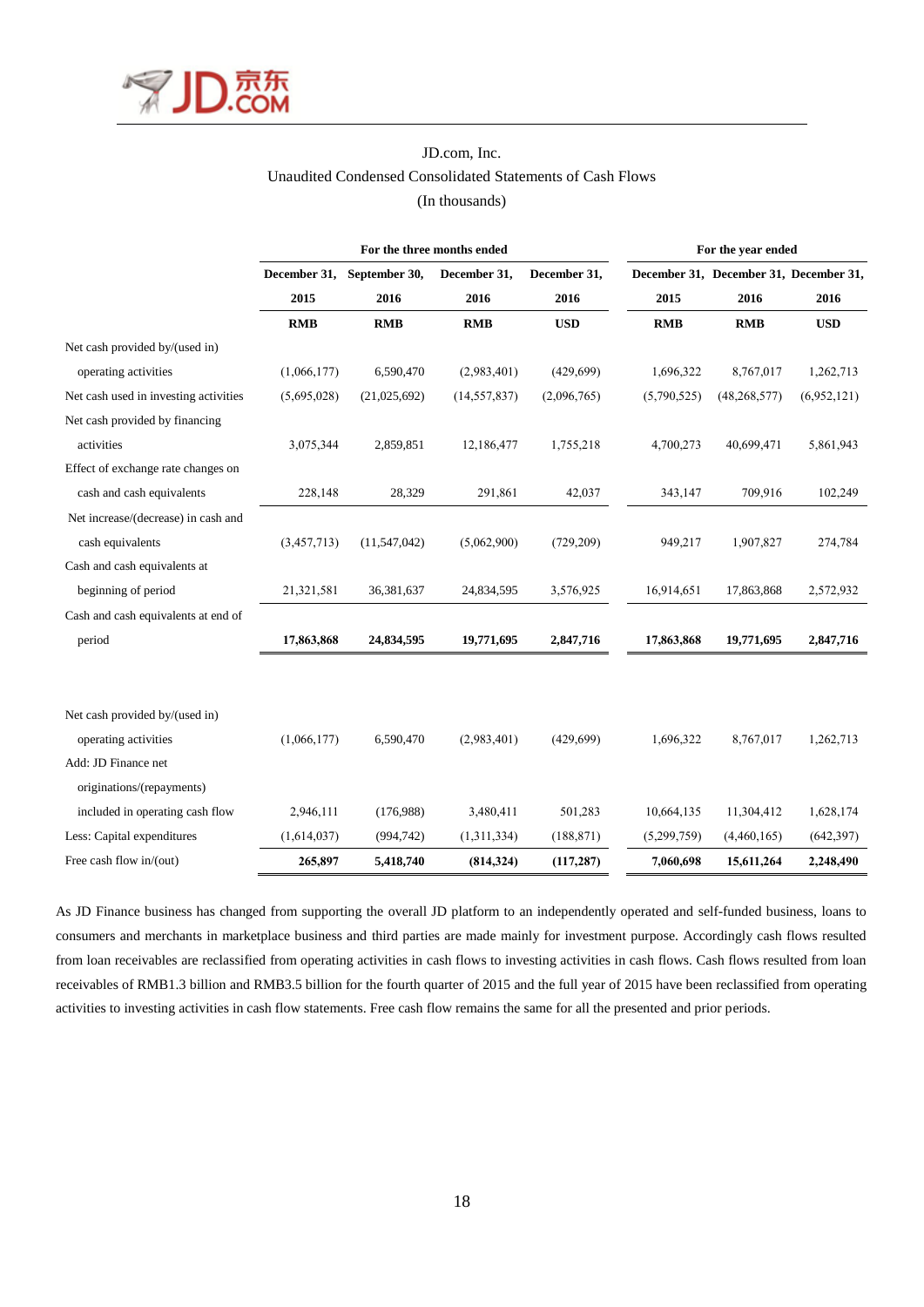

# JD.com, Inc.

Supplemental Financial Information and Business Metrics

|                                                                            |       | Q1 2015 Q2 2015 Q3 2015 Q4 2015 Q1 2016 Q2 2016 Q3 2016 Q4 2016 |       |       |       |       |       |       |
|----------------------------------------------------------------------------|-------|-----------------------------------------------------------------|-------|-------|-------|-------|-------|-------|
|                                                                            |       |                                                                 |       |       |       |       |       |       |
| Free cash flow - trailing twelve months ("TTM") (in RMB billions)          | 2.1   | 6.6                                                             | 5.6   | 7.1   | 7.7   | 11.0  | 16.7  | 15.6  |
| Inventory turnover <sup><math>(6)</math></sup> – TTM                       | 35.3  | 36.4                                                            | 36.4  | 36.9  | 37.3  | 38.5  | 37.7  | 38.0  |
| Accounts payable turnover <sup>(7)</sup> – TTM                             | 41.9  | 43.6                                                            | 44.5  | 44.6  | 46.3  | 49.8  | 52.1  | 52.6  |
| Accounts receivable turnover $^{(8)}$ – TTM                                | 3.1   | 3.2                                                             | 3.2   | 3.2   | 3.1   | 3.1   | 3.3   | 3.3   |
| $GMV^{(9)(10)}$ excluding virtual items (in RMB billions)                  | 78.7  | 103.3                                                           | 105.5 | 137.0 | 125.5 | 157.1 | 155.6 | 206.2 |
| Orders fulfilled <sup>(9) (11)</sup> excluding virtual items (in millions) | 175.6 | 240.0                                                           | 258.1 | 353.1 | 313.0 | 373.4 | 401.2 | 505.7 |
| Annual active customer accounts <sup>(9)(12)</sup> (in millions)           | 97.8  | 114.0                                                           | 126.9 | 155.0 | 169.1 | 188.1 | 198.7 | 226.6 |

(6) Inventory turnover days are the quotient of average inventory over five quarter ends to total cost of revenues for the last twelve months and then multiplied by 360 days.

(7) Accounts payable turnover days are the quotient of average accounts payable over five quarter ends to total cost of revenues for the last twelve months and then multiplied by 360 days. Presented are the accounts payable turnover days for the online direct sales business excluding the impact from supplier financing.

(8) Accounts receivable turnover days are the quotient of average accounts receivable over five quarter ends to total net revenues of the last twelve months and then multiplied by 360 days. Presented are the accounts receivable turnover days excluding the impact from consumer financing.

(9) Selected operating data for all presented periods excludes the impact of Paipai.com.

(10) GMV is defined as the total value of all orders for products and services placed in the company's online direct sales business and on the company's online marketplaces, regardless of whether the goods are sold or delivered or whether the goods are returned. GMV includes the value from orders placed on the company's website and mobile applications as well as orders placed on third-party mobile applications that are fulfilled by the company or third-party merchants who are enabled by the company's marketplaces. The company's calculation of GMV includes shipping charges paid by buyers to sellers and excludes any transactions in the company's B2C business with order value exceeding RMB2,000 that are not ultimately sold or delivered. If the company's calculation of GMV includes total value of all orders for products and services placed in the company's online direct sales business and on the company's online marketplaces, regardless of whether the goods are sold or delivered or whether the goods are returned and shipping charges paid by buyers to sellers, and excludes products or services with list prices above RMB100,000 as well as transactions conducted by buyers who make purchases exceeding RMB1,000,000 in the aggregate in a single day (similar to the practice of the company's major industry peer), the company's GMV for the fourth quarter and the full year of 2016 would have been RMB303.0 billion and RMB939.2 billion, respectively.

(11) Orders fulfilled are defined as the total number of orders delivered, including the orders for products and services sold in the company's online direct sales business and on the company's online marketplaces, net of orders returned.

(12) Annual active customer accounts are customer accounts that made at least one purchase during the twelve months ended on the respective dates, whether through online direct sales or online marketplaces.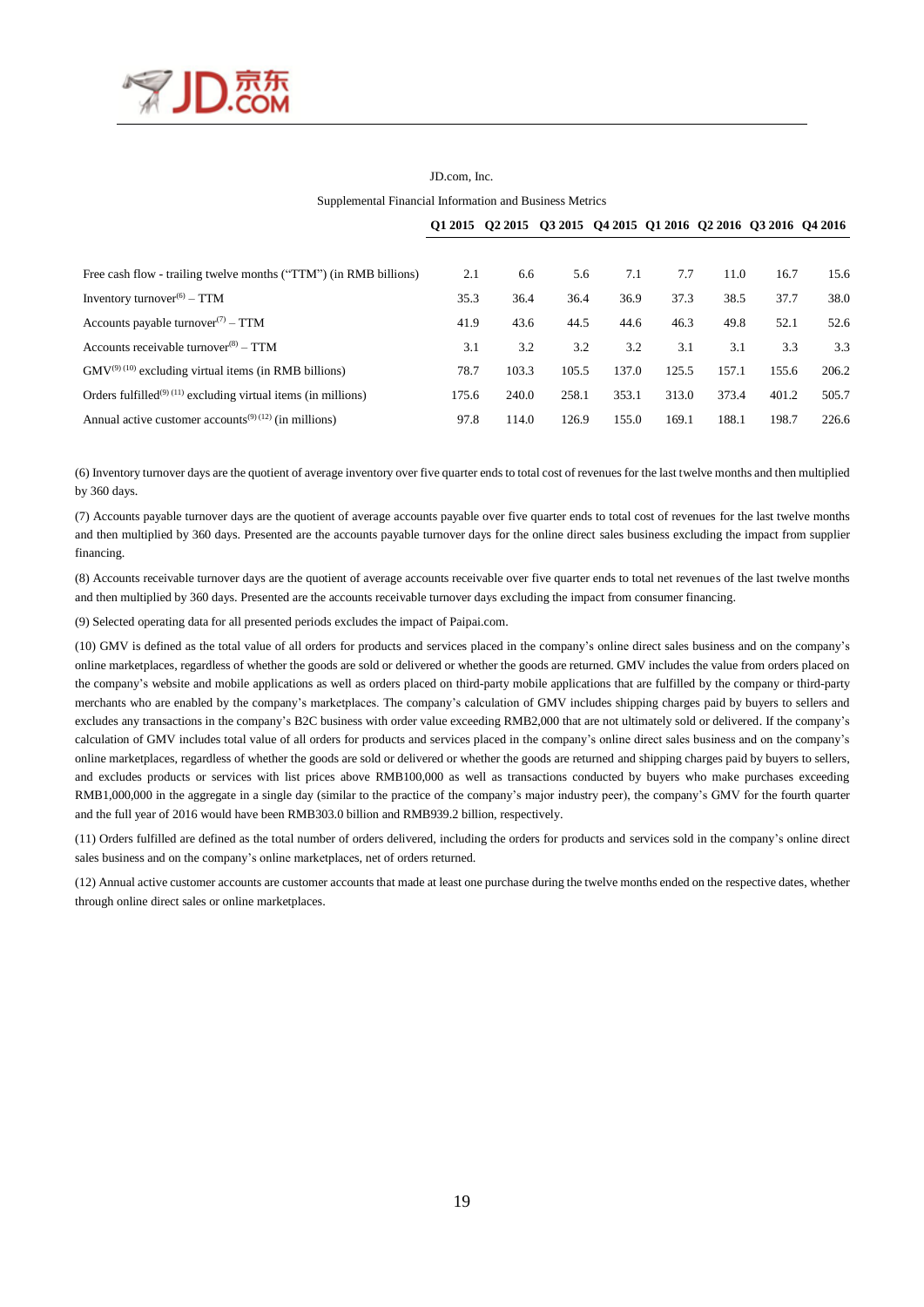

# JD.com, Inc. Reconciliation of GAAP and Non-GAAP Results (In thousands, except percentage data)

|                                         | For the three months ended |              |                |              | For the year ended |                 |                |  |
|-----------------------------------------|----------------------------|--------------|----------------|--------------|--------------------|-----------------|----------------|--|
|                                         | December 31, September 30, |              | December 31,   | December 31, | December 31,       | December 31,    | December 31,   |  |
|                                         | 2015                       | 2016         | 2016           | 2016         | 2015               | 2016            | 2016           |  |
|                                         | <b>RMB</b>                 | <b>RMB</b>   | <b>RMB</b>     | <b>USD</b>   | <b>RMB</b>         | <b>RMB</b>      | <b>USD</b>     |  |
| Net revenues                            | 54,607,543                 | 60,725,781   | 80,253,576     | 11,558,919   | 181,286,955        | 260, 185, 775   | 37,474,546     |  |
| Less: Cost of revenues                  | (46,798,500)               | (51,077,961) | (67, 941, 173) | (9,785,564)  | (157,008,329)      | (220, 698, 727) | (31, 787, 228) |  |
| Gross profit                            | 7,809,043                  | 9,647,820    | 12,312,403     | 1,773,355    | 24,278,626         | 39,487,048      | 5,687,318      |  |
| Reversal of: Revenue from business      |                            |              |                |              |                    |                 |                |  |
| cooperation arrangements with equity    |                            |              |                |              |                    |                 |                |  |
| investees                               | (188,050)                  | (235,791)    | (256,073)      | (36,882)     | (520, 351)         | (927, 905)      | (133, 646)     |  |
| Non-GAAP gross profit                   | 7,620,993                  | 9,412,029    | 12,056,330     | 1,736,473    | 23,758,275         | 38,559,143      | 5,553,672      |  |
| Loss from operations                    | (4,246,471)                | (416, 178)   | (441, 573)     | (63,600)     | (6,459,456)        | (2,080,767)     | (299, 693)     |  |
| Reversal of: Revenue from business      |                            |              |                |              |                    |                 |                |  |
| cooperation arrangements with equity    |                            |              |                |              |                    |                 |                |  |
| investees                               | (188,050)                  | (235,791)    | (256,073)      | (36,882)     | (520, 351)         | (927, 905)      | (133, 646)     |  |
| Add: Share-based compensation           | 478,086                    | 602,004      | 736,531        | 106,083      | 1,193,945          | 2,343,785       | 337,575        |  |
| Add: Amortization of intangible assets  |                            |              |                |              |                    |                 |                |  |
| resulting from assets and business      |                            |              |                |              |                    |                 |                |  |
| acquisitions                            | 366,204                    | 450,992      | 450,730        | 64,920       | 1,451,347          | 1,621,377       | 233,527        |  |
| Add: Impairment of goodwill, intangible |                            |              |                |              |                    |                 |                |  |
| assets                                  | 2,750,129                  |              |                |              | 2,750,129          |                 |                |  |
| Non-GAAP income/(loss) from             |                            |              |                |              |                    |                 |                |  |
| operations                              | (840, 102)                 | 401,027      | 489,615        | 70,521       | (1,584,386)        | 956,490         | 137,763        |  |
| Add: Depreciation and amortization      |                            |              |                |              |                    |                 |                |  |
| excluding amortization of intangible    |                            |              |                |              |                    |                 |                |  |
| assets resulting from assets and        |                            |              |                |              |                    |                 |                |  |
| business acquisitions                   | 374,405                    | 531,316      | 569,491        | 82,022       | 1,167,714          | 2,011,969       | 289,784        |  |
| <b>Non-GAAP EBITDA</b>                  | (465, 697)                 | 932,343      | 1,059,106      | 152,543      | (416, 672)         | 2,968,459       | 427,547        |  |
| Total net revenues                      | 54,607,543                 | 60,725,781   | 80,253,576     | 11,558,919   | 181,286,955        | 260, 185, 775   | 37,474,546     |  |
| Non-GAAP operating margin               | $-1.5%$                    | $0.7\%$      | $0.6\%$        | $0.6\%$      | $-0.9%$            | $0.4\%$         | $0.4\%$        |  |
| <b>Non-GAAP EBITDA margin</b>           | $-0.9\%$                   | 1.5%         | 1.3%           | 1.3%         | $-0.2\%$           | 1.1%            | $1.1\%$        |  |
|                                         |                            |              |                |              |                    |                 |                |  |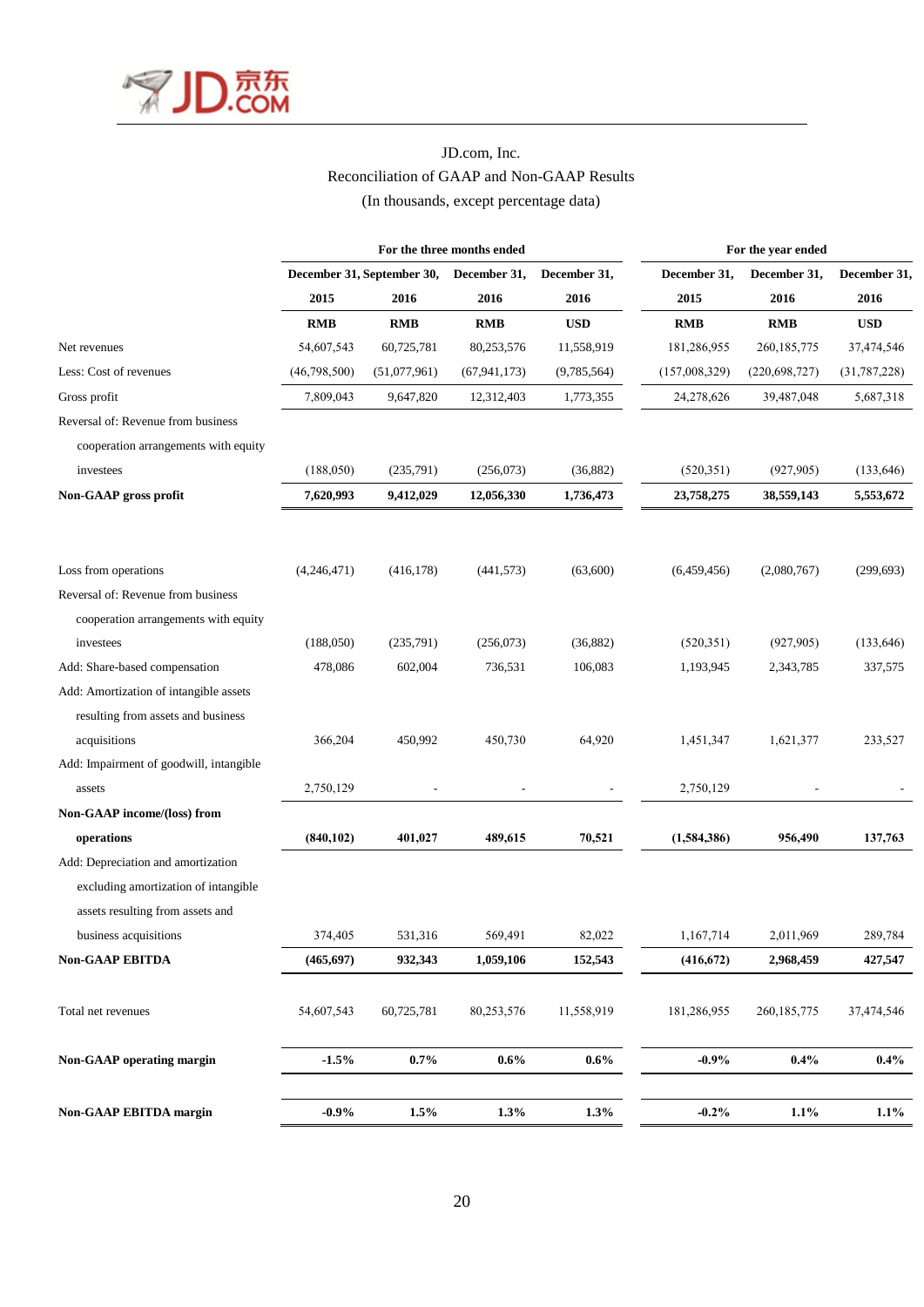

# JD.com, Inc. Reconciliation of GAAP and Non-GAAP Results (In thousands, except percentage data)

|                                                  | For the three months ended                           |            |             |            | For the year ended |                                        |            |  |
|--------------------------------------------------|------------------------------------------------------|------------|-------------|------------|--------------------|----------------------------------------|------------|--|
|                                                  | December 31, September 30, December 31, December 31, |            |             |            |                    | December 31, December 31, December 31, |            |  |
|                                                  | 2015                                                 | 2016       | 2016        | 2016       | 2015               | 2016                                   | 2016       |  |
|                                                  | <b>RMB</b>                                           | <b>RMB</b> | <b>RMB</b>  | <b>USD</b> | <b>RMB</b>         | <b>RMB</b>                             | <b>USD</b> |  |
| Net loss                                         | (7,632,068)                                          | (807, 941) | (1,666,469) | (240, 021) | (9,387,582)        | (3,473,748)                            | (500, 324) |  |
| Add: Share-based compensation                    | 478,086                                              | 602,004    | 736,531     | 106,083    | 1,193,945          | 2,343,785                              | 337,575    |  |
| Add: Amortization of intangible assets resulting |                                                      |            |             |            |                    |                                        |            |  |
| from assets and business acquisitions            | 366,204                                              | 450,992    | 450,730     | 64,920     | 1,451,347          | 1,621,377                              | 233,527    |  |
| Add: Reconciling items on earning from equity    |                                                      |            |             |            |                    |                                        |            |  |
| method investments <sup><math>(13)</math></sup>  | 85,680                                               | 157,048    | 206,974     | 29,810     | 174,102            | 539,325                                | 77,679     |  |
| Add: Impairment of goodwill, intangible assets   |                                                      |            |             |            |                    |                                        |            |  |
| and investments                                  | 6,228,484                                            | 122,530    | 1,094,780   | 157,682    | 6,228,484          | 2,178,538                              | 313,775    |  |
| Reversal of: Revenue from business cooperation   |                                                      |            |             |            |                    |                                        |            |  |
| arrangements with equity investees               | (188, 050)                                           | (235,791)  | (256,073)   | (36,882)   | (520, 351)         | (927, 905)                             | (133, 646) |  |
| Reversal of: Gain on disposals of investments    |                                                      |            |             |            |                    |                                        |            |  |
| and business                                     |                                                      |            |             |            |                    | (1,227,760)                            | (176, 834) |  |
| Reversal of: Income from non-compete agreement   |                                                      | (19, 846)  | (20, 374)   | (2,934)    |                    | (53,186)                               | (7,660)    |  |
| Non-GAAP net income/(loss)                       | (661, 664)                                           | 268,996    | 546,099     | 78,658     | (860, 055)         | 1,000,426                              | 144,092    |  |
|                                                  |                                                      |            |             |            |                    |                                        |            |  |
| Total net revenues                               | 54,607,543                                           | 60,725,781 | 80,253,576  | 11,558,919 | 181,286,955        | 260, 185, 775                          | 37,474,546 |  |
| Non-GAAP net margin                              | $-1.2%$                                              | $0.4\%$    | 0.7%        | 0.7%       | $-0.5%$            | 0.4%                                   | $0.4\%$    |  |

(13) For the fourth quarter of 2016, the reconciling items on the share of equity method investments included the impact of share-based compensation of RMB17.6 million, amortization of intangible assets resulting from assets and business acquisitions of RMB86.8 million, share of amortization of equity investments' intangibles not on their books of RMB38.4 million, and net income attributable to mezzanine equity holder of RMB64.2 million. For the full year of 2016, the reconciling items on the share of equity method investments included the impact of share-based compensation of RMB53.5 million, amortization of intangible assets resulting from assets and business acquisitions of RMB256.2 million, share of amortization of equity investments' intangibles not on their books of RMB123.4 million, and net income attributable to mezzanine equity holder of RMB106.2 million. Earning from equity method investments in publicly listed companies and certain privately held companies is recorded one quarter in arrears.